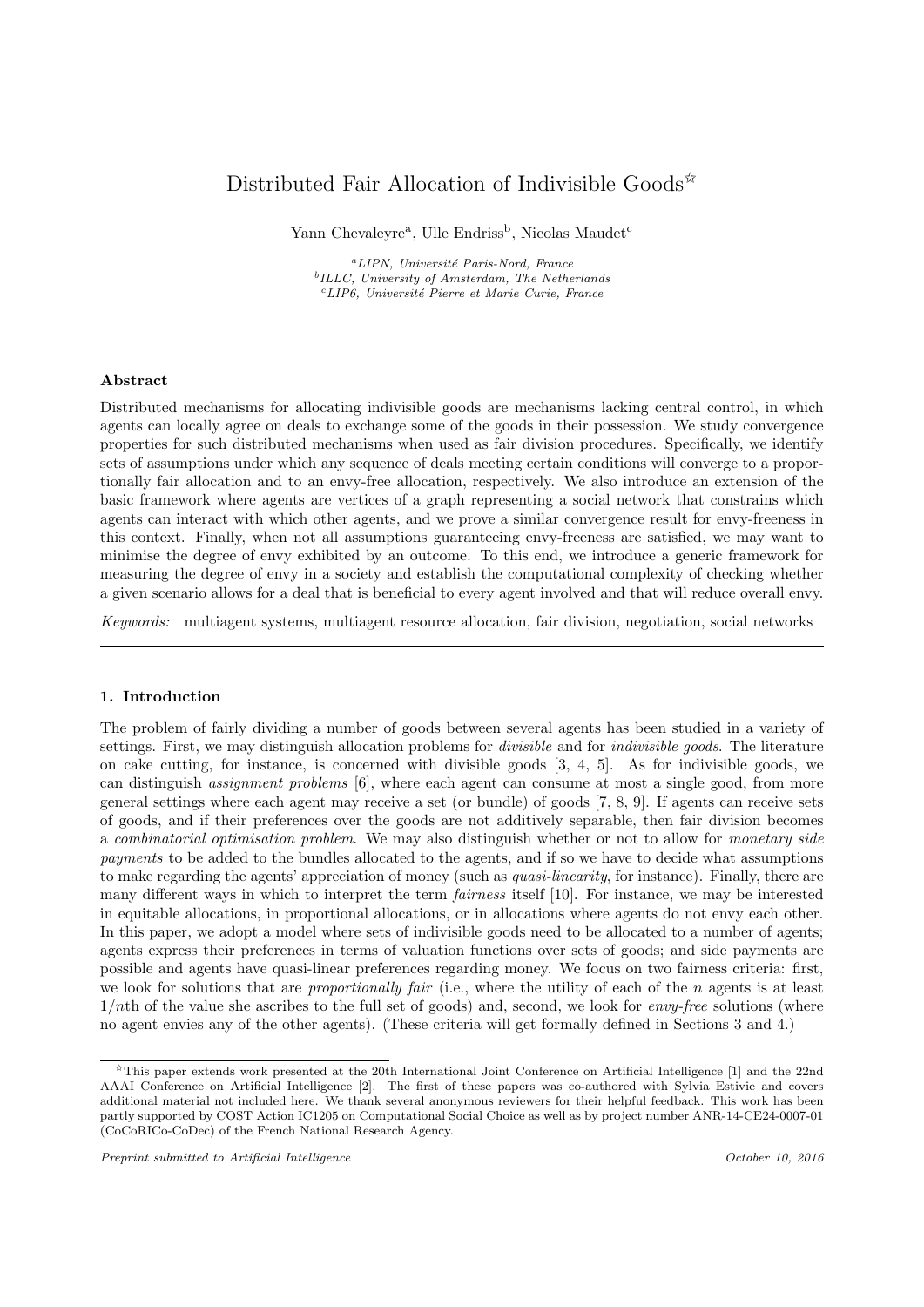While fair division is a problem originating in Economics and Political Science, with a number of important contributions by mathematicians, it eventually also started to attract the attention of researchers in Artificial Intelligence, Multiagent Systems, and Theoretical Computer Science [11, 12, 13, 14, 15, 16, 9, 5]. The reason for this trend is twofold: first, concepts from fair division are immediately relevant to these disciplines (e.g., finding acceptable agreements in a multiagent system) and, second, the tools and techniques of these disciplines can shed new light on previously unexplored aspects of fair division (e.g., by applying ideas from complexity theory).

There is large variety concerning the *procedures* that have been proposed to address fair division problems. Some work emphasises that such procedures should be simple enough to be executable by humans. Others have concentrated on devising computationally efficient algorithms. Our own approach is to use a *distributed* mechanism in which agents can locally agree on deals to exchange some of the goods in their possession. In this approach, we initially choose a random allocation of goods to agents and then let the agents negotiate freely to, hopefully, find a superior allocation. Each agent's preferences are defined using a (not necessarily additive) valuation function. Agents agree on a sequence of deals to exchange goods, which may be combined with monetary side payments. Once negotiation is underway, there is no central control regulating the process and agents are assumed to make deals according to their own preferences. Standard cake-cutting procedures that have been proposed for the fair partitioning of a single divisible good [3], for instance, are not distributed in this sense. While some of them, like, e.g., the well-known Banach-Knaster "last diminisher procedure", do not require a referee to execute the procedure, they nevertheless proceed according to a fixed (global) protocol specifying which agent has to perform which type of action at any given time. The same is true for the "descending demand procedure" of Herreiner and Puppe [17], a procedure for finding equitable allocations of indivisible goods.

The kind of distributed approach followed here has been studied by several authors [18, 13, 19, 20, 21]. It is particularly attractive for large systems of autonomous software agents that need to negotiate an allocation of resources or agree on a distribution of tasks amongst themselves. Being able to distribute the computation of an optimal allocation of goods over the agents is useful in many applications where no central authority can be relied upon to eventually decide on the allocation. This may, for instance, be the case in view of computational limitations of a potential centre, or in view of its trustworthiness. In such a context the use of combinatorial auctions or similar mechanisms [22], which in principle could be employed to find an optimal allocation of indivisible goods, may be considered problematic. The same argument has also been made by Netzer et al. [23], who proposed a framework for finding fair allocations of goods based on distributed constraint optimisation. But even when we give up central control of the optimisation algorithm, as system designers, we still would want to try to set up the system in such way that it guarantees certain desirable properties, although now without directly interfering into the process of negotiation.

In this paper we study convergence properties for distributed allocation mechanisms when used as fair division procedures. Specifically, we identify sets of assumptions under which any sequence of deals meeting certain conditions can be shown to converge to a proportionally fair allocation and to an envy-free allocation, respectively. We also introduce an extension of the basic framework where agents are vertices of a graph (which we might think of as representing a social network) limiting which agents can interact with each other. The concept of envy-freeness is very naturally extended to such a setting: an agent will not envy another agent if they either believe that their own bundle is more valuable or if they cannot see that other agent, because there is no edge between them in the network. This allows us to prove a similar convergence result for envy-freeness in the context of fair division on a graph. Finally, when not all assumptions guaranteeing envy-freeness are satisfied, it is interesting to study the degree of envy exhibited by an outcome. To this end, we introduce a generic framework for defining measures for assessing the degree of envy in a society and establish the computational complexity of checking whether a given scenario allows for a deal that is beneficial to every agent involved and that will reduce envy.

The remainder of this paper is organised as follows. Section 2 introduces the framework of distributed negotiation over indivisible goods we have adopted and recalls two results from the literature regarding convergence to an economically efficient allocation, maximising the sum of individual utilities. Section 3 studies the case of proportionally fair outcomes. We show how to adapt the classical Knaster procedure to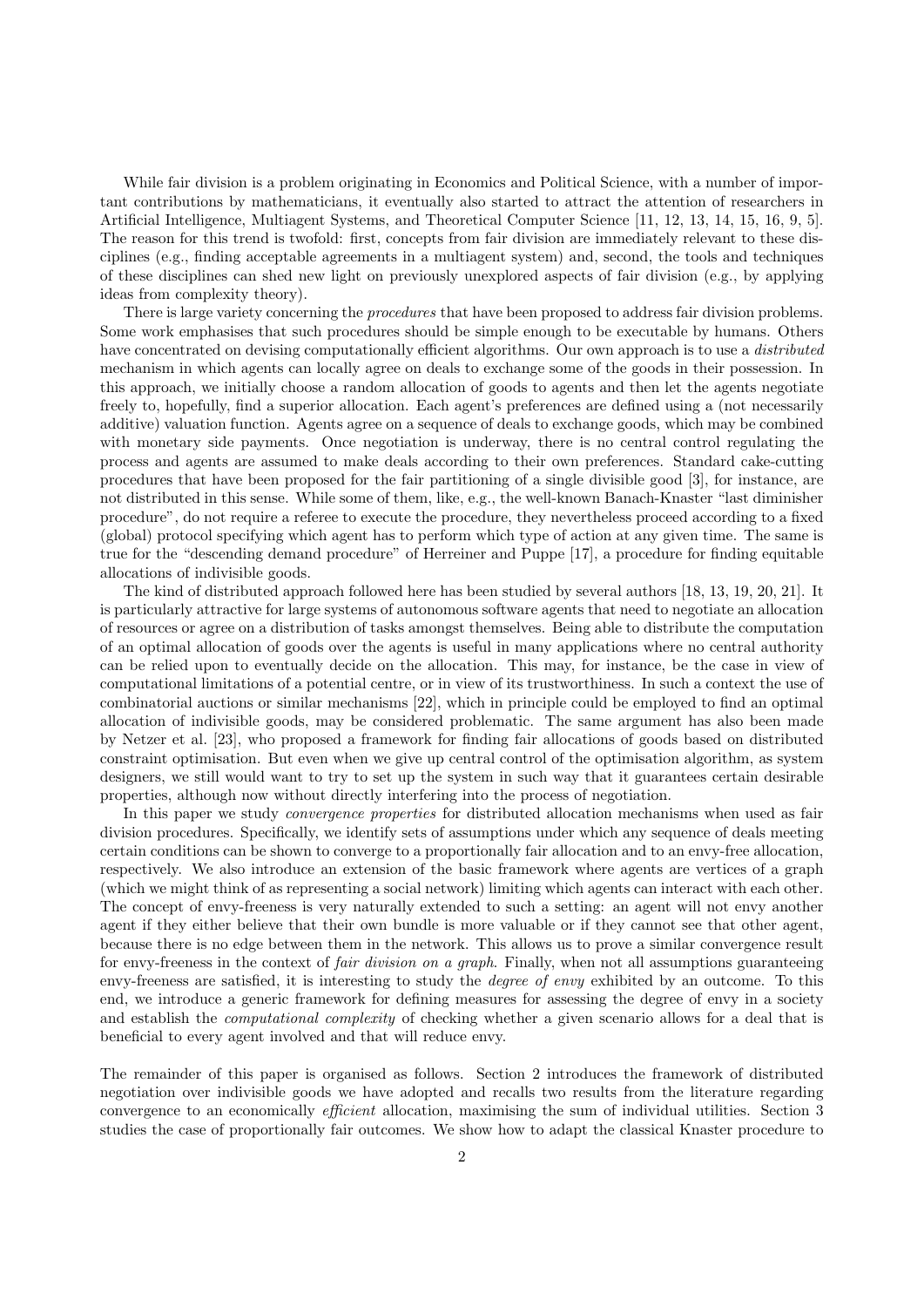our setting and obtain a distributed procedure that guarantees convergence to a proportionally fair outcome. In Section 4 we carry out a similar programme, this time choosing envy-freeness as our goal. Envy-freeness is considerably more demanding a criterion than proportionality, so the convergence results that we obtain rely on somewhat stricter assumptions. The framework is extended to fair division on graphs in Section 5. We discuss possible extensions of the notions of efficiency, proportionality, and envy-freeness to this richer setting, and in the case of envy-freeness arrive at a particularly satisfying definition as well as an attractive convergence result. We also argue that proportionality and efficiency are not naturally generalised to this setting. Section 6 proposes a framework for assessing the degree of envy in a society. It also establishes a computational complexity result that shows that identifying a deal that is acceptable to each agent involved and that reduces envy is NP-complete (but not harder than finding a deal that is simply acceptable to the agents involved). This holds for all the concrete measures of envy we define, and indeed for a much larger class of such measures, defined by a simple axiom. Section 7 concludes.

# 2. Distributed mechanisms for allocating indivisible goods

In this section we define the class of distributed mechanisms that we want to employ to negotiate fair allocations of goods and briefly recall a number of known results [13, 18].

# 2.1. Agents, goods, allocations, valuations

Let  $\mathcal{N} = \{1, \ldots, n\}$  be a finite set of *agents* and let  $\mathcal{G}$ , with  $m = |\mathcal{G}|$ , be a finite set of indivisible *goods*. An allocation  $A: \mathcal{N} \to 2^{\mathcal{G}}$  is a partitioning of the items in  $\mathcal{G}$  amongst the agents in  $\mathcal{N}$ , i.e., each good is owned by exactly one agent (here  $2^{\mathcal{G}}$  denotes the powerset of  $\mathcal{G}$ ). As an example, allocation A, defined via  $A(i) = \{g_1\}$  and  $A(j) = \{g_2, g_3\}$ , would allocate  $g_1$  to agent i, and  $g_2$  and  $g_3$  to agent j. We assume that the initial allocation, denoted by  $A_0$ , has been chosen at random, so agents cannot derive any rights from this allocation (as far as the definition of fairness is concerned).

The interests of individual agents  $i \in \mathcal{N}$  are modelled using valuation functions  $v_i : 2^{\mathcal{G}} \to \mathbb{R}$ , mapping bundles of goods to the reals. Valuation functions are private information. However, we assume that when asked for the valuation of a given bundle of goods S, any agent i will truthfully reveal the value  $v_i(S)$ she assigns to S. To simplify presentation, throughout this paper, we will make the assumption that all valuations  $v_i$  are normalised, in the sense that  $v_i(\emptyset) = 0$ , and non-negative, meaning that  $v_i(S) \geq 0$  for all  $S \subseteq \mathcal{G}$ . We sometimes use  $v_i(A)$  as a shorthand for  $v_i(A(i))$ , the value agent i assigns to the bundle received in allocation A.

Some of our results only apply to scenarios where all valuation functions meet additional properties. A valuation function is called modular (or additive) if  $v(S_1 \cup S_2) = v(S_1) + v(S_2) - v(S_1 \cap S_2)$  for all bundles  $S_1, S_2 \subseteq \mathcal{G}$ . Similarly, v is called *supermodular* if  $v(S_1 \cup S_2) \geq v(S_1) + v(S_2) - v(S_1 \cap S_2)$ . Finally, a valuation function is called *single-minded* if there exist a bundle  $S^* \subseteq \mathcal{G}$  and a positive number c such that  $v(S) = c$ in case  $S^* \subseteq S$  and  $v(S) = 0$  otherwise. Thus, in a single-minded agent is only interested in a single bundle of goods and assigns a fixed value to that bundle (and to all larger bundles including that specific bundle as a subset).

#### 2.2. Deals, payments, utility

Agents negotiate sequences of deals to improve their own welfare. A deal  $\delta = (A, A')$  is a pair of allocations (with  $A \neq A'$ ), specifying the situation before and after the deal. Observe that a single deal may involve the reassignment of any number of goods amongst any number of agents. A 1-deal is a deal involving only a single good (and hence only two agents). The set of agents involved in the deal  $\delta = (A, A')$  is denoted as  $\mathcal{N}^{\delta} = \{i \in \mathcal{N} \mid A(i) \neq A'(i)\}.$  (In Section 5 we will introduce a refinement of the basic model, where agents can only make deals with agents to which they are connected in an underlying negotiation topology.)

Deals may be accompanied by monetary side payments to allow agents to compensate others for otherwise disadvantageous deals. This is modelled using so-called *payment functions:*  $p : \mathcal{N} \to \mathbb{R}$ , which are required to satisfy  $\sum_i p(i) = 0$ . A positive value  $p(i)$  indicates that agent i pays money, while a negative value means that she receives money. We associate each allocation  $A$  that is reached in a sequence of deals with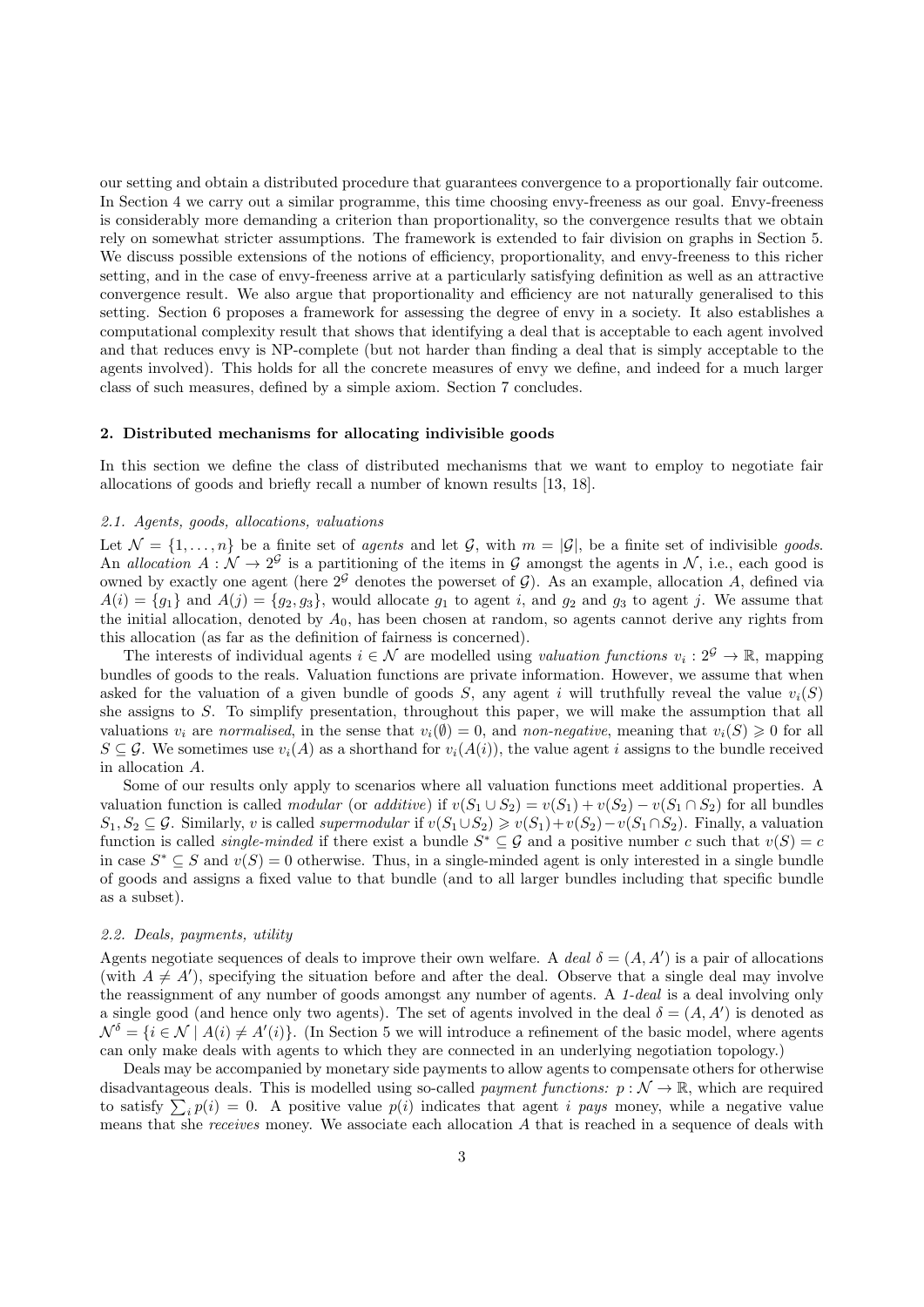|         | $\{g_1\}$ |  |              | ${g_2}$ ${g_3}$ ${g_4}$ ${g_1, g_2, g_3, g_4}$ |
|---------|-----------|--|--------------|------------------------------------------------|
| Agent 1 | $\cdot$ b |  |              | 10                                             |
| Agent 2 |           |  |              | 18                                             |
| Agent 3 |           |  | $\mathbf{h}$ | 10                                             |

Table 1: Valuation functions for an "almost modular" 3-agent/4-good allocation problem

a function  $\pi : \mathcal{N} \to \mathbb{R}$  mapping agents to the sum of payments they have made so far, i.e., we also have a function  $\pi : \mathcal{N} \to \mathbb{R}$  mapping agents to the sum of payments they have made so far, i.e., we also have  $\sum_i \pi(i) = 0$ . A state of the system is a pair  $(A, \pi)$  of an allocation A and a payment balance  $\pi$ . It is pos to impose an initial payment on each agent, at the time of awarding them the bundle they receive in the initial allocation. Payment function and initial payments together are referred to as the payment scheme.

Each agent  $i \in \mathcal{N}$  is also equipped with a *utility function*  $u_i : 2^{\mathcal{G}} \times \mathbb{R} \to \mathbb{R}$  mapping pairs of bundles and previous payments to the reals. These are fully determined by the valuation functions:  $u_i(S, x) = v_i(S) - x$ . That is, utilities are *quasi-linear*: they are linear in the monetary component, but the valuation over bundles of goods may be any set function. For example,  $u_i(A(i), \pi(i))$  is the utility of agent i in state  $(A, \pi)$ , while  $u_i(A(j), \pi(j))$  is the utility that i would experience if she were to swap places with j (in terms of both the bundle owned, and the sum of payments made so far).

#### 2.3. Individual rationality and efficiency

Agents are assumed to only negotiate individually rational (IR) deals, i.e., deals that benefit everyone involved:

**Definition 1** (IR deals). A deal  $\delta = (A, A')$  is called individually rational (IR) if there exists a payment function p such that  $v_i(A') - v_i(A) > p(i)$  for all agents  $i \in \mathcal{N}$ , except possibly  $p(i) = 0$  for agents i with  $A(i) = A'(i).$ 

While negotiation is driven by the individual preferences of agents, we are interested in reaching states that are attractive from a "social" point of view. A common measure for efficiency is (utilitarian) social welfare [24]:

# **Definition 2** (Social welfare). The social welfare of an allocation A is defined as  $sw(A) = \sum_{i \in \mathcal{N}} v_i(A(i))$ .

We also speak of the social welfare of a *state*  $(A, \pi)$ . As the sum of all  $\pi(i)$  is always 0, the two notions coincide, i.e., it does not matter whether we define social welfare in terms of valuations or in terms of utilities. A state/allocation with maximal social welfare is called efficient.

**Example 1.** Let us consider an allocation problem with three agents,  $\mathcal{N} = \{1, 2, 3\}$ , and four goods,  $\mathcal{G} =$  ${g_1, g_2, g_3, g_4}$ . Table 1 defines the valuation functions  $v_i$  by indicating for each agent how much she values the four individual goods and how much she values the full bundle. The values of bundles not shown are assumed to always be equal to the sum of the values of the items in them. Thus,  $v_1$  and  $v_3$  are modular, and all three valuation functions are supermodular.

Maximal social welfare for this allocation problem is 20, namely when agent 1 holds the bundle  $\{g_1, g_2\}$ , agent 2 gets nothing, and agent 3 holds  $\{g_3, g_4\}$ . Let us denote this optimal allocation by A<sup>\*</sup>. Suppose now we are in allocation A, in which all four items are held by agent 2. Social welfare for A is 18. If our agents are only willing to negotiate 1-deals, then we will remain stuck in this suboptimal allocation and never reach A<sup>∗</sup>. To see this, check that agent 2 giving any single item to one of the other two agents would result in a drop of her utility from 18 to 12, thus requiring a price strictly above 6, which neither one of the other two agents would be willing to pay. We will return to this example throughout this paper.

A central result in distributed negotiation, due to Sandholm [18], shows that the problem we observed in Example 1 does not persist if we do not impose any structural constraints on deals:

**Theorem 1** (Efficient outcomes). Any sequence of IR deals will eventually result in an efficient allocation.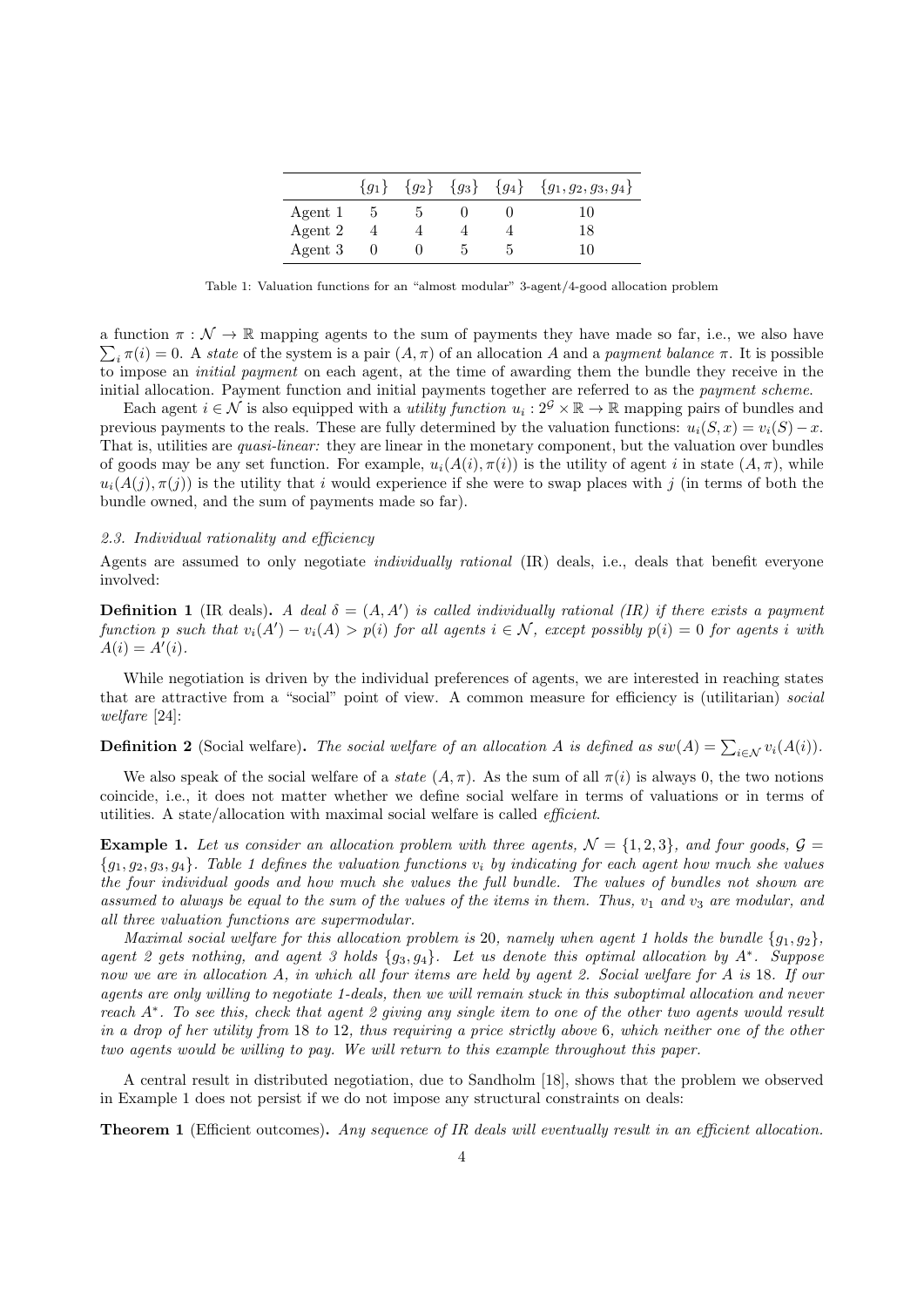That is, if agents continue to agree on IR deals, they will eventually reach a state from which no further IR deal is possible, and that state will be efficient. This result guarantees that agents can agree on any sequence of deals meeting the IR condition without getting stuck in a local optimum; and there can be no infinite sequence of IR deals. On the downside, this result presupposes that agents are able to negotiate complex multilateral deals between any number of agents and involving any number of goods. In modular domains, we can get a much stronger convergence result [13]:

**Theorem 2** (Efficient outcomes by 1-deals). If all valuation functions are modular, then any sequence of IR 1-deals will eventually result in an efficient allocation.

Theorems 1 and 2 are easy consequences of the fact that a move from one allocation to another is an IR deal if and only if that move increases social welfare (see Endriss et al. [13] for a proof):

# **Lemma 3** (IR deals and social welfare). A deal  $\delta = (A, A')$  is IR if and only if  $sw(A) < sw(A')$ .

We will frequently rely on this fact in the sequel, mostly without explicit reference to Lemma 3. Note that Lemma 3 also entails that we can always reach an efficient allocation by means of just a single IR deal. Importantly, this does not diminish the importance of Theorem 1. Finding that particular IR deal to reach the optimum in a single step requires full coordination between all agents, while Theorem 1 guarantees convergence also in the absence of such global coordination and only requires agents to make deals locally that benefit themselves then and there.

### 2.4. Specific payment functions

Requiring deals to be IR puts restrictions on what deals are possible at all and it limits the range of possible payments, but it does not determine the precise side payments to be made. This is a matter to be negotiated by the participating agents. Estivie et al. [25] introduce several concrete payment functions that agents may choose to adopt. The two simplest ones are the locally uniform payment function (LUPF) and the globally uniform payment function (GUPF).

Choosing a payment function amounts to choosing how to distribute the social surplus  $sw(A') - sw(A)$ generated by a deal  $\delta = (A, A')$ . By Lemma 3, the social surplus is positive if and only if  $\delta$  is IR. The LUPF divides this amount equally amongst the *participating* agents  $\mathcal{N}^{\delta}$ ; the GUPF divides it equally amongst all agents  $\mathcal{N}$ :

LUPF: 
$$
p(i) = [v_i(A') - v_i(A)] - [sw(A') - sw(A)]/|\mathcal{N}^{\delta}|
$$
  
if  $i \in \mathcal{N}^{\delta}$  and 0 otherwise  
GUPF:  $p(i) = [v_i(A') - v_i(A)] - [sw(A') - sw(A)]/n$ 

Importantly, note that the social surplus  $sw(A') - sw(A)$  can always be computed from the valuation functions of the participating agents alone:

$$
sw(A') - sw(A) = \sum_{i \in \mathcal{N}^{\delta}} [v_i(A') - v_i(A)]
$$

Thus, the LUPF is a fully local payment function: it only requires us to consider input from the participating agents and only the payment balances of these agents will be affected. The GUPF is also local as far as the information required is concerned, except that we need to know the quantity  $n$  before we can compute it. On the other hand, the GUPF is global in the sense that payment balances of all agents are affected. Having said this, agents not participating in the deal can only ever receive money, but never have to make a payment themselves.

# 3. Proportional fairness and Knaster payments

Our first goal is to devise a distributed mechanism of the kind described in the previous section that can be used to negotiate outcomes that are proportionally fair (or simply proportional). An outcome, assigning each agent a bundle of goods and a payment balance, is proportional if the utility each agent assigns to their lot is at least  $1/nth$  of the value they place on the full set of goods (where n is the number of agents).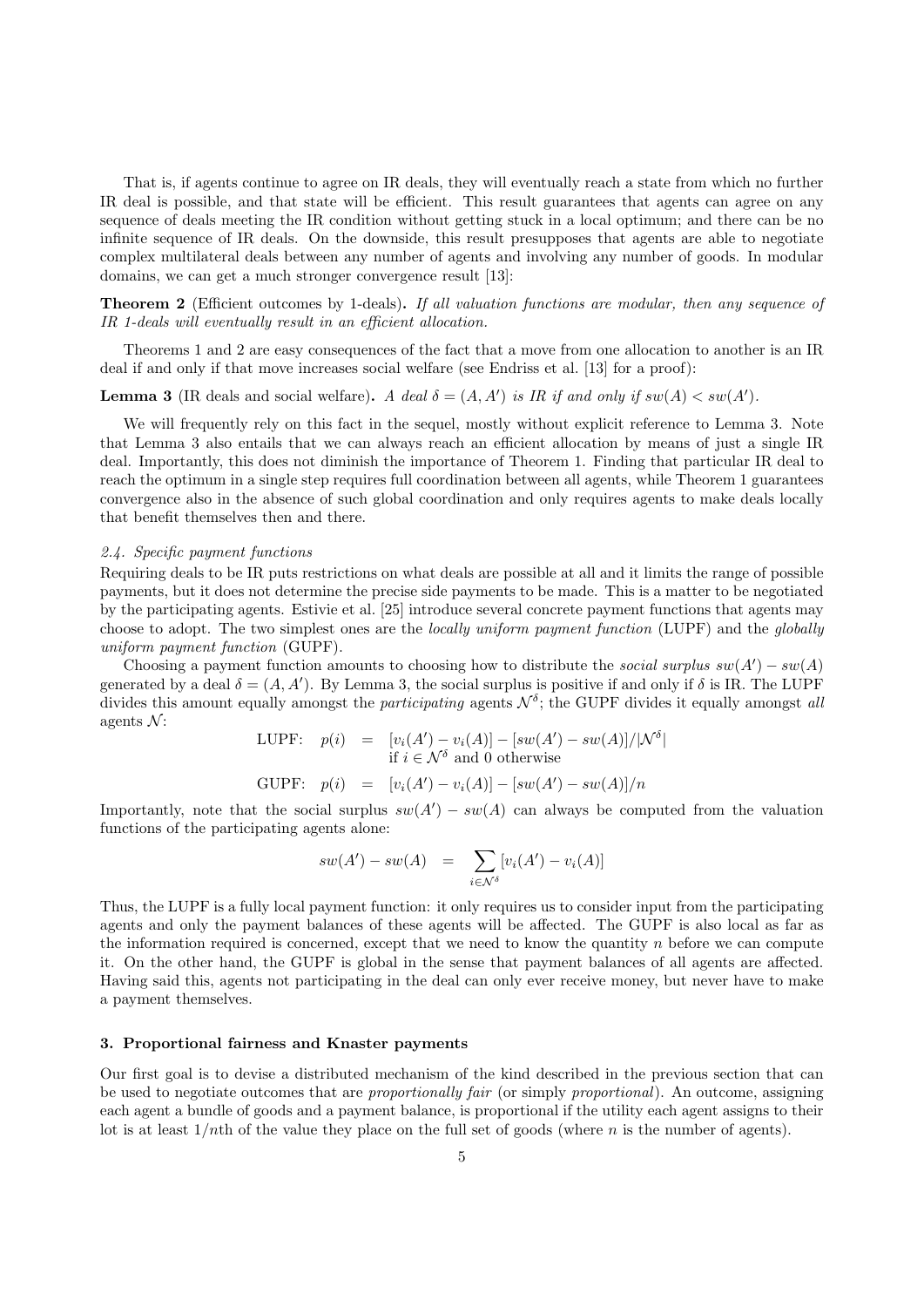**Definition 3** (Proportionality). A negotiation state  $(A, \pi)$  is called proportional if  $u_i(A, \pi) \geq v_i(G)/n$  for all agents  $i \in \mathcal{N}$ .

Proportionality is the central fairness criterion applied in the cake-cutting literature, which addresses the problem of fairly dividing a single divisible good [3, 4, 5]. Before we proceed, let us briefly pause and consider under what circumstances proportionality is a reasonable fairness concept also in our context. Importantly, in almost all of the cake-cutting literature, agents are assumed to have additive preferences, which is an assumption we do not always want to make. As a minimum requirement for Definition 3 to be meaningful, we need to make the assumption that valuation functions are monotonic:  $S_1 \subseteq S_2$  implies  $v_i(S_1) \leq v_i(S_2)$ . When agent valuations are supermodular, then it will often be impossible to obtain a proportional solution without using money (both for divisible and indivisible goods), because 1/nth of the value of the full set of goods would often be considered more than the value of  $1/nth$  of the goods. For submodular valuations, on the other hand, proportionality would be a very undemanding fairness criterion, as it would often be easy to give an agent  $1/nth$  of the value they ascribe to the full set by handing them a very small bundle. It is therefore questionable whether proportionality should be considered a relevant fairness criterion in case valuations may be submodular. This caution not withstanding, due to the central importance of proportionality in the classical literature, we nevertheless choose to demonstrate here how to apply our methodology to this concept. We will be able to obtain a positive result for arbitrary domains, but the reader should keep in mind that this result is at its most attractive when applied to supermodular rather than to submodular domains.

To define a distributed procedure that can guarantee proportional outcomes we will take inspiration from the classical fair division procedure proposed by Bronisław Knaster in the  $1940s$  [26, 3, 27].<sup>1</sup> In this section, we recall the classical Knaster procedure, show how to adapt it to define a payment scheme, and prove a convergence theorem showing that this scheme guarantees outcomes that are both efficient and proportional.

# 3.1. The Knaster procedure

Our exposition of the Knaster procedure follows Raith [27]. An important difference between the classical and our (more general) setting is that in the classical setting valuation functions are assumed to be modular (additive). This difference affects the first step of the procedure.

- (1) Compute an allocation A<sup>∗</sup> that maximises social welfare. (In the classical setting this step simplifies to assigning each good to the agent who values it the most.)
- (2) For each agent i, compute her excess  $ex_i(A^*) = v_i(A^*) v_i(G)/n$  over her fair share. The total excess is defined as  $Ex(A^*) = \sum_i ex_i(A^*)$ .
- (3) Split the total excess evenly amongst all the agents; that is, require a payment of  $ex_i(A^*) Ex(A^*)/n$ from each agent i.

Note that the individual excess of an agent could be a negative number, as could be the payment she has to make (in which case she would receive money). Clearly, the payments of all agents sum up to zero, so are feasible. While an agent's individual excess  $ex_i$  could be negative, the total excess  $Ex(A^*)$  will always be positive (or zero). This follows from the fact that  $Ex(A^*) = sw(A^*) - \frac{1}{n} \cdot \sum_i v_i(\mathcal{G})$  and that we must have  $sw(A^*) \geq v_i(G)$  for any i (because  $A^*$  is efficient by definition and hence at least as good as giving all goods to i). After the procedure has been executed, agent i will enjoy utility  $v_i(A^*) - [ex_i(A^*) - Ex(A^*)/n] =$  $v_i(\mathcal{G})/n + Ex(A^*)/n$ . Hence, the Knaster procedure does indeed produce a proportional outcome.

<sup>&</sup>lt;sup>1</sup>In an early paper, Knaster [28] introduced the concept of "excess" as used in Section 3.1 below, albeit in the context of cake cutting (division of a single divisible good) without side payments. Steinhaus [26] later discussed a procedure for indivisible goods using this concept and attributed the idea for this procedure to Knaster.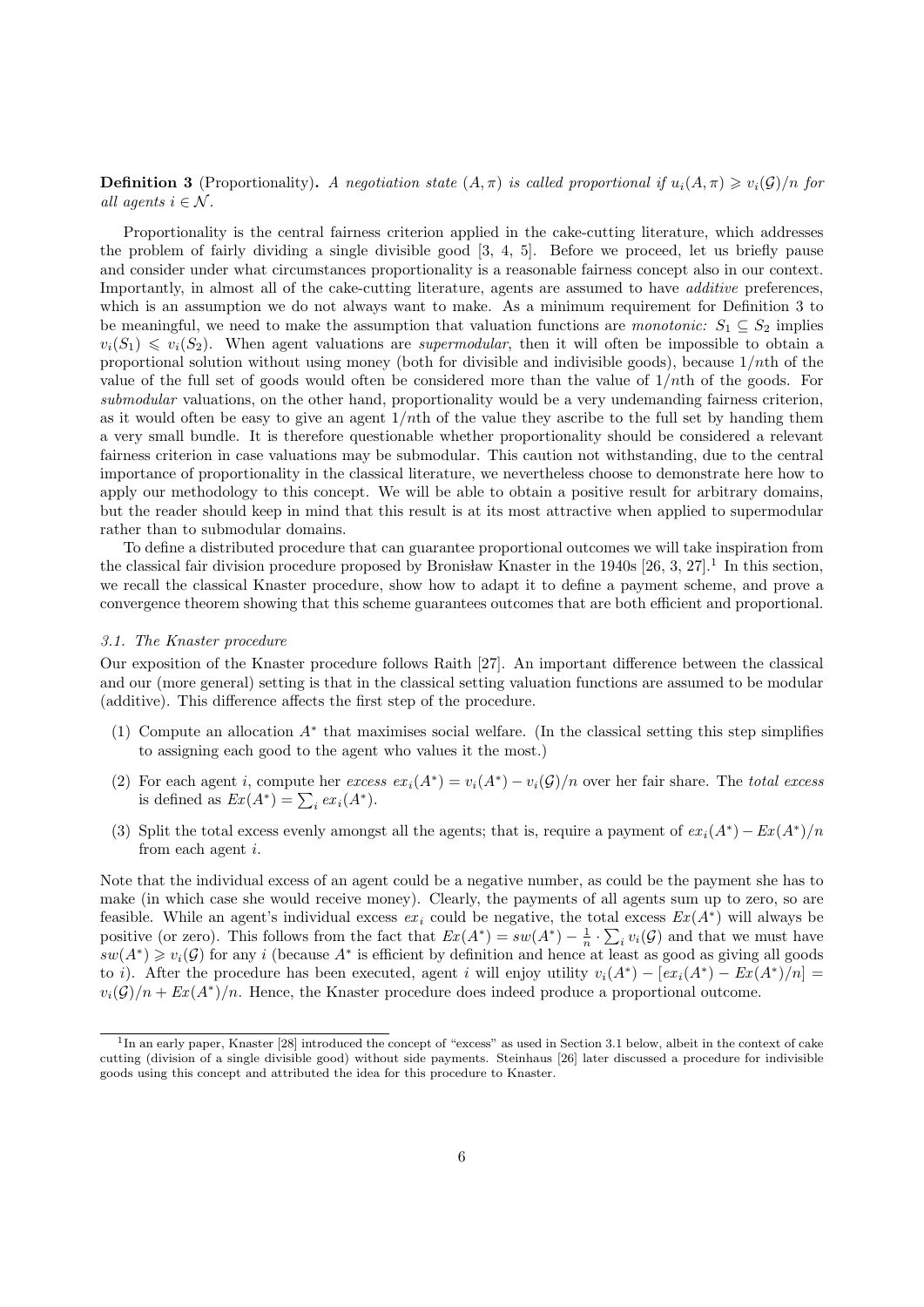#### 3.2. Definition of a payment scheme

As demonstrated by Theorem 1, our distributed negotiation procedure is capable of selecting an allocation A<sup>∗</sup> with maximal social welfare. We now want to devise a payment scheme that guarantees proportionality on top of efficiency. At the point of convergence we would like to obtain an outcome that is equivalent to the outcome we would have gotten by using the Knaster procedure.

Recall that defining a payment scheme involves fixing an initial payment  $\pi_0(i)$  for each agent and choosing a payment function p. Our approach is simply to choose  $\pi_0$  and p such that at each stage  $(A, \pi)$  of the negotiation we will have  $\pi(i) = ex_i(A) - Ex(A)/n$ , thereby emulating the payments prescribed by the Knaster procedure (with the crucial difference that in the Knaster procedure payments are only required once, at the very end). Let  $A_0$  be the initial (randomly chosen) allocation. We must fix  $\pi_0$  as follows:

$$
\pi_0(i) = ex_i(A_0) - Ex(A_0)/n \tag{1}
$$

Here  $ex_i$  and Ex are defined as in Section 3.1. Of course, if  $A_0$  is sufficiently close to an efficient allocation, then these payments will already result in a proportional outcome. On the other hand, for a sufficiently inefficient  $A_0$  neither these nor any other payments could possibly ensure proportionality.

Next we choose a payment function p. We want to maintain  $\pi(i) = ex_i(A) - Ex(A)/n$  as an invariant for all negotiation states  $(A, \pi)$ . This forces the following payments for a deal  $\delta = (A, A')$ , with  $\pi$  being the payment balance for allocation A and  $\pi'$  being the payment balance for A':

$$
p(i) = \pi'(i) - \pi(i)
$$
  
=  $[ex_i(A') - Ex(A')/n] - [ex_i(A) - Ex(A)/n]$   
=  $[v_i(A') - v_i(A)] - [sw(A') - sw(A)]/n$ 

But this is exactly the GUPF, defined in Section 2.4. In particular, the payments prescribed by this choice of p are IR. In summary, the Knaster payment scheme is given by the GUPF together with the initial payments defined in Equation (1).

#### 3.3. Convergence

We are now going to show that, indeed, negotiation using the Knaster payment scheme will always converge to a proportional outcome.

**Theorem 4** (Proportional outcomes). Under the Knaster payment scheme, any sequence of IR deals will eventually result in a state that is efficient and proportional.

Proof. By Theorem 1, any sequence of IR deals must converge to an efficient state, independently from the specific payment scheme in use. As we are using the Knaster payment scheme, any state  $(A, \pi)$  reached during negotiation will satisfy  $\pi(i) = ex_i(A) - Ex(A)/n$  for each agent i. Hence, we are bound to converge to a state  $(A^*, \pi^*)$  with an efficient allocation  $A^*$  where  $\pi^*(i) = ex_i(A^*) - Ex(A^*)/n$ . This is exactly the kind of outcome we would have obtained had we used the Knaster procedure, which we have seen to always be proportional (see Section 3.1).  $\Box$ 

Thus, convergence to a proportional outcome is guaranteed. If all agents have modular valuation functions (as is the case for the classical setting of the Knaster procedure), then we can guarantee convergence to a proportional state using a simpler negotiation protocol.

Theorem 5 (Proportional outcomes by 1-deals). Under the Knaster payment scheme, if all valuation functions are modular, any sequence of IR 1-deals will eventually result in a state that is efficient and proportional.

Proof. By Theorem 2, any sequence of IR 1-deals must converge to an efficient state whenever all valuation functions are modular. The rest of the argument is identical to the proof of Theorem 4.  $\Box$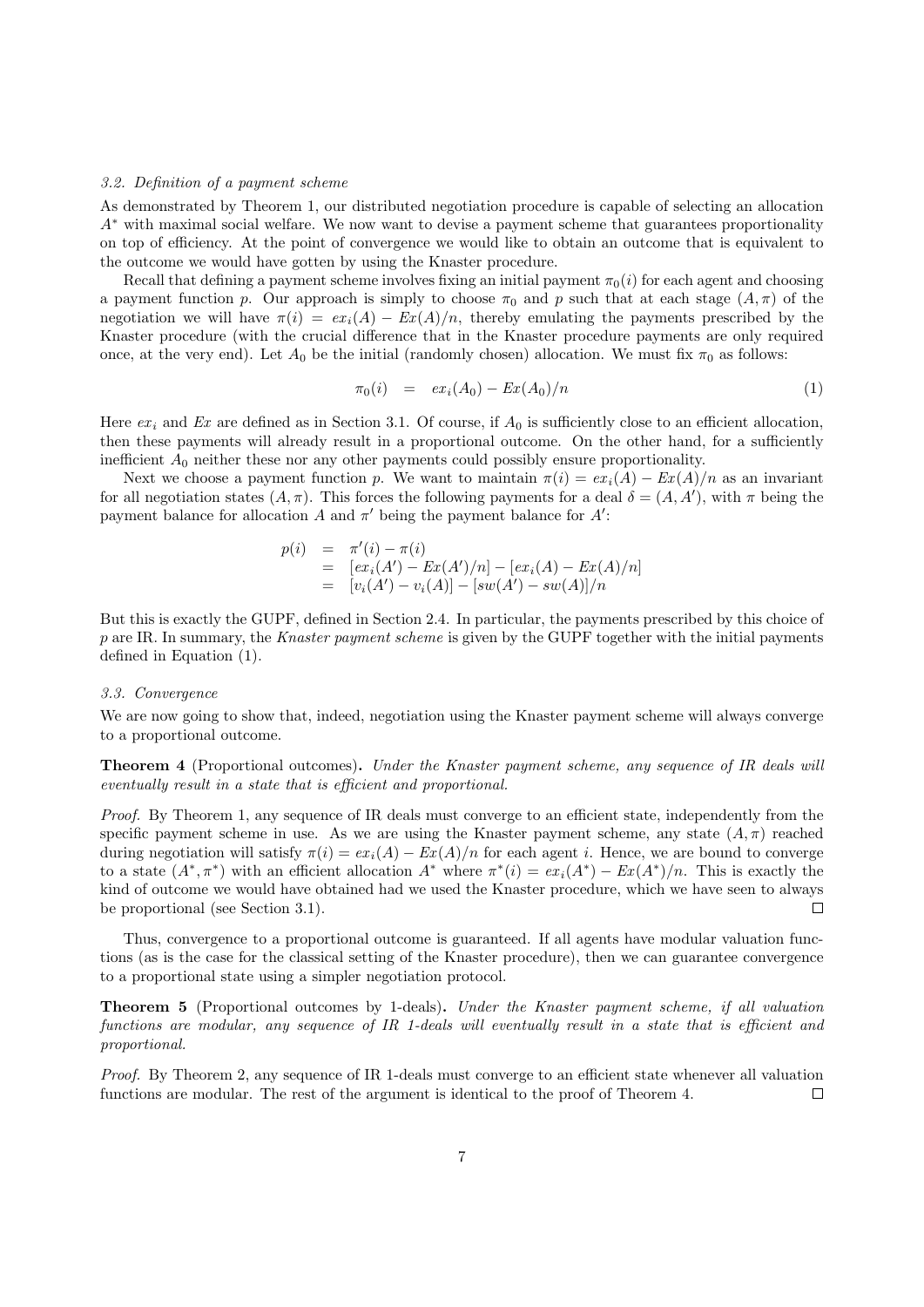| $\pi(1)$ | $\pi(2)$ | $\pi(3)$ | allocation                                                               | sw            | p(1)    | p(2) | p(3)                                        | $u_1$ | $u_2$ | $u_3$ |
|----------|----------|----------|--------------------------------------------------------------------------|---------------|---------|------|---------------------------------------------|-------|-------|-------|
| n/a      |          |          | $n/a$ $n/a$ $\langle {g_4}, {g_2}, {g_3}, {g_1} \rangle$                 | $0 + 8 + 0$   | $-16/9$ |      | $32/9$ $-16/9$ $16/9$ $40/9$ $16/9$         |       |       |       |
| $-16/9$  |          |          | $32/9$ $-16/9$ $\langle {g_2}, {g_3}, {g_4}, {g_1} \rangle$              | $5 + 8 + 0$   | 30/9    |      | $-15/9$ $-15/9$ $31/9$ $55/9$ $31/9$        |       |       |       |
| 14/9     |          |          | $17/9$ $-31/9$ $\langle {g_2}, \emptyset, {g_1}, g_3, g_4 \rangle$       | $5 + 0 + 10$  |         |      | $-6/9$ $-78/9$ $84/9$ $37/9$ $61/9$ $37/9$  |       |       |       |
|          |          |          | $8/9$ $-61/9$ $53/9$ $\langle {g_1, g_2}, \emptyset, {g_3, g_4} \rangle$ | $10 + 0 + 10$ |         |      | $30/9$ $-15/9$ $-15/9$ $52/9$ $76/9$ $52/9$ |       |       |       |

Table 2: Sequence of states using the Knaster payment scheme

Example 2. Recall Example 1, with three agents with valuation functions as specified in Table 1. The only efficient allocation here is  $A^*$ , which assigns  $\{g_1, g_2\}$  to agent 1 and  $\{g_3, g_4\}$  to agent 3 and which has a social welfare of 20. We may write this more compactly as  $A^* = \langle {g_1, g_2}, \emptyset, {g_3, g_4}\rangle$ . Suppose the initial allocation is  $A_0 = \langle \{g_4\}, \{g_2, g_3\}, \{g_1\} \rangle$ , giving utility 0, 8, and 0 to agents 1, 2, and 3, respectively.

Let us illustrate convergence to a proportional allocation with Knaster payments. First, we compute the excess  $ex_i(A_0)$  for each agent i:

- $ex_1(A_0) = 0 10/3 = -10/3$
- $ex_2(A_0) = 8 18/3 = 6/3$
- $ex_3(A_0) = 0 10/3 = -10/3$

The total excess  $Ex(A_0)$  thus is  $6/3 - 10/3 - 10/3 = -14/3$ . The initial payments therefore must be:

- $\pi_0(1) = -10/3 + 14/9 = -16/9$
- $\pi_0(2) = 6/3 + 14/9 = 32/9$
- $\pi_0(3) = -10/3 + 14/9 = -16/9$

It can readily be checked that, indeed,  $\sum_i \pi_0(i) = 0$ . At this stage, the state  $(A_0, \pi_0)$  is not proportional: for instance,  $u_1(A_0(1), \pi_0(1)) = 0 + 16/9 < 10/3$ . Now suppose that, starting from this state, our agents negotiate the sequence of states shown in Table 2. Each row corresponds to a state. The first three columns represent the payment balances before the state in question. Then the allocation and the social welfare are shown, followed by the new payments to be made in that state, in line with the Knaster payment scheme. Finally, the utility of each agent is shown. These utilities are indicated in boldface in case an agent has reached her "proportionality threshold" (which is 10/3 for agents 1 and 3, and 18/3 for agent 2). Observe that, for this example, all three agents surpass this threshold already after the second deal, i.e., efficiency is not always required to achieve proportionality.

We continue our treatment of proportionality by briefly discussing alternative payment schemes for guaranteeing proportional outcomes. As shown in Section 3.1, the Knaster procedure guarantees each agent i a marginal utility of  $Ex(A^*)/n$  above and beyond their fair share of  $v_i(\mathcal{G})/n$ . But any alternative division of the total excess  $Ex(A^*)$  will also satisfy proportionality. The equal division chosen by Knaster is a particularly natural choice, but it is not the only one. Raith [27], for instance, argues that a division of the total excess that is proportional to each individual's valuation of the full set of goods may be more appropriate and proposes an adjustment of the Knaster procedure to achieve this.

Let  $(\alpha_i)_{i\in\mathcal{N}}$  with  $\alpha_i \geq 0$  and  $\sum_i \alpha_i = 1$  be a vector specifying for each agent their entitlement to a proportion of the total excess. By revisiting the proofs given above, it is not difficult to see that Theorems 4 and 5 will continue to hold if the Knaster payment scheme is replaced by any payment scheme of the following form:

$$
\begin{array}{rcl}\n\pi_0(i) & = & ex_i(A_0) - \alpha_i \cdot Ex(A_0) \\
p(i) & = & \left[ v_i(A') - v_i(A) \right] - \alpha_i \cdot \left[ sw(A') - sw(A) \right]\n\end{array}
$$

For the Knaster payment scheme we have  $\alpha_i = \frac{1}{n}$ , while for the payment scheme corresponding to the Raith-Knaster procedure [27] we have  $\alpha_i = \frac{v_i(\mathcal{G})}{\sum_j v_j(\mathcal{G})}$ . The two payment schemes coincide in case we have  $v_i(\mathcal{G}) = 1$  for all  $i \in \mathcal{N}$ .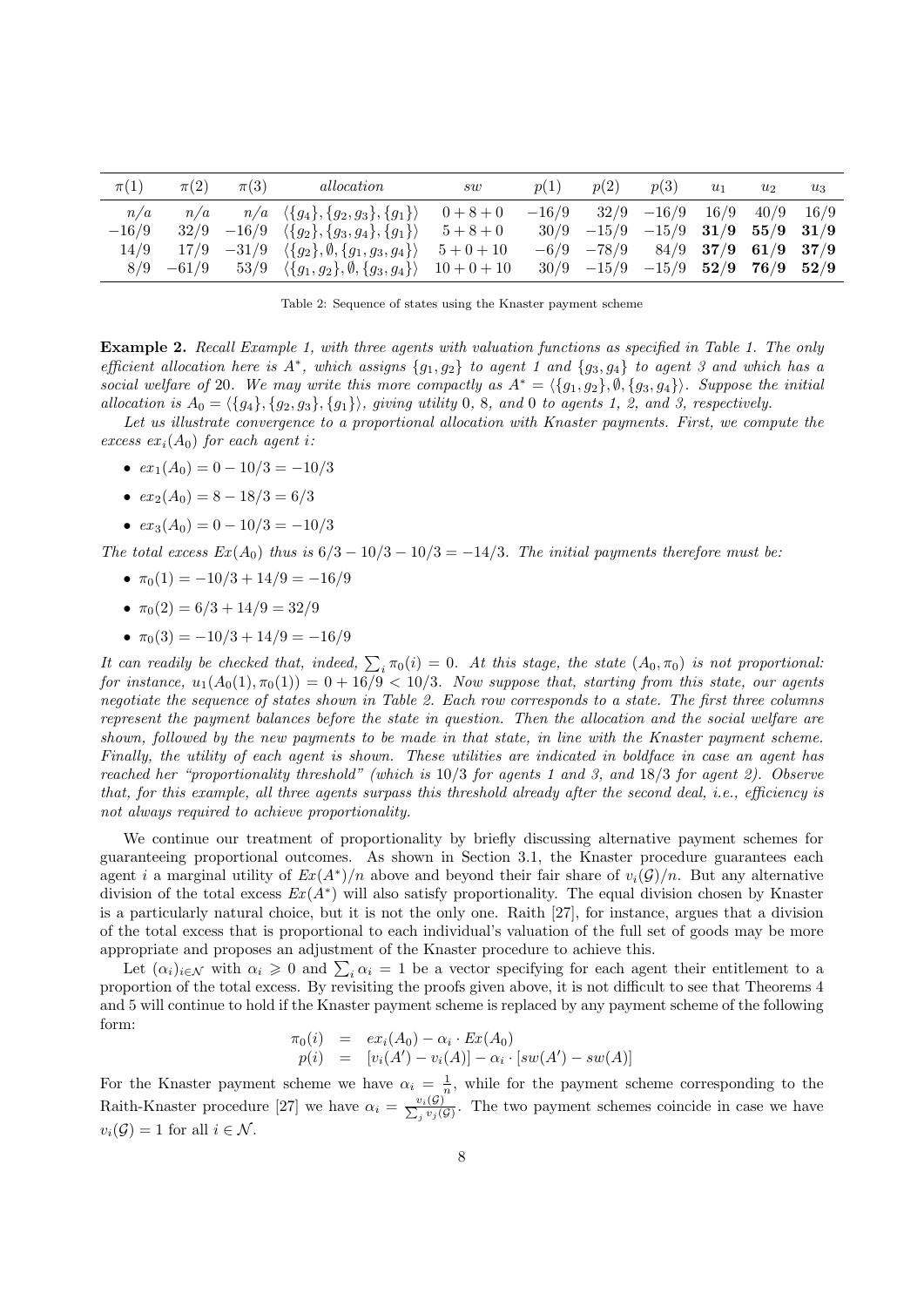#### 3.4. Path length

In the previous section we have seen that convergence to an efficient and proportional state can always be guaranteed by our scheme. But how many deals do we require to reach a social optimum? First, observe that by Lemma 3, it is always possible to reach the optimum using (at most) one deal, i.e., 1 is a (tight) upper bound on the shortest path. Much more interesting in practice, however, is the longest path, i.e., the longest sequence of IR deals that agents may end up agreeing on before convergence. For convergence to an efficient allocation by means of IR deals,  $n^m-1$ , with n being the number of agents and m being the number of goods, is known to be a (tight) upper bound on the longest path, i.e., there exist profiles of valuation functions and initial allocations such that it is possible to visit all allocations before convergence [29]. Inspection of the proof of that result shows that it does not depend on the payment scheme used. Hence,  $n^m - 1$  is also an upper bound on the number of deals for scenarios covered by Theorem 4—at least if we do not put restrictions on the nature of our agents' valuation functions.

If we do require valuation functions to be normalised and monotonic (and possibly also supermodular, which we have argued to be reasonable in the context of studies of proportionality), then the construction used in previous work [29] does not apply any longer. We now want to show that the result itself nevertheless carries over.

Lemma 6 (Distinct welfare). We can find a valuation function for each agent that is normalised, nonnegative, and modular such that any two allocations have distinct utilitarian social welfare.

*Proof.* We first define the valuation function  $v_1$  of the first agent in a way that ensures that she assigns a distinct value to every possible bundle. Let  $\mathcal{G} = \{g_1, \ldots, g_m\}$  and define:

$$
v_1(S) = \sum_{g \in S} \nu(g) \quad \text{with } \nu(g_k) = 2^{k-1}
$$

That is,  $v_1$  maps bundles to the numbers from 0 to  $2^m - 1$  (the reader may find it helpful to think of bundles as representing binary numbers with  $m$  digits). Note that  $v_1$  is normalised, non-negative, and modular. Now define the valuation functions of the remaining agents as follows:

$$
v_i(S) = v_1(S) \cdot (2^m)^{i-1}
$$

That is, each agent's valuation function is operating "at its own scale". Now, if we are given the utilitarian social welfare of an allocation A as a binary number, then we know that that number will have a 1 in position  $m \cdot (i-1) + k$  (counting from the right) if and only if agent i has obtained good  $q_k$  under A. Hence, there is a bijection between allocations and social welfare values, i.e., any two distinct allocations must have distinct social welfare, as claimed.  $\Box$ 

Observe that any valuation function that is normalised, non-negative, and modular is also monotonic and supermodular. Hence, there exist normalised, monotonic and supermodular valuation functions such that no two allocations have the same utilitarian social welfare. This means, that there exists a sequence of IR deals that visits all  $n^m$  allocations (each of the m goods may be given to any of the n agents), and thus  $n^m - 1$  is a tight upper bound on the length of the longest path for scenarios covered by Theorem 4, also when valuations are subject to the restrictions we have argued to be natural for studies of proportional fairness.

This bound applies in case we are interested in finding an allocation that is both proportional and efficient. Can we do better if we only require proportionality? This might seem a possibility, given the fact that, if agents negotiate IR deals using the Knaster payment scheme, then efficiency is only achieved at the very last deal, but proportionality will often get achieved already much earlier, namely as soon as the total excess  $Ex(A)$  of the current allocation A is non-negative. Yet, the answer to our question is still negative:

**Proposition 7** (Path length to a proportional state). We can find a valuation function for each agent and an initial allocation such that there exists a sequence of IR deals with Knaster payments that will achieve proportionality only after exactly  $n^m - 1$  deals.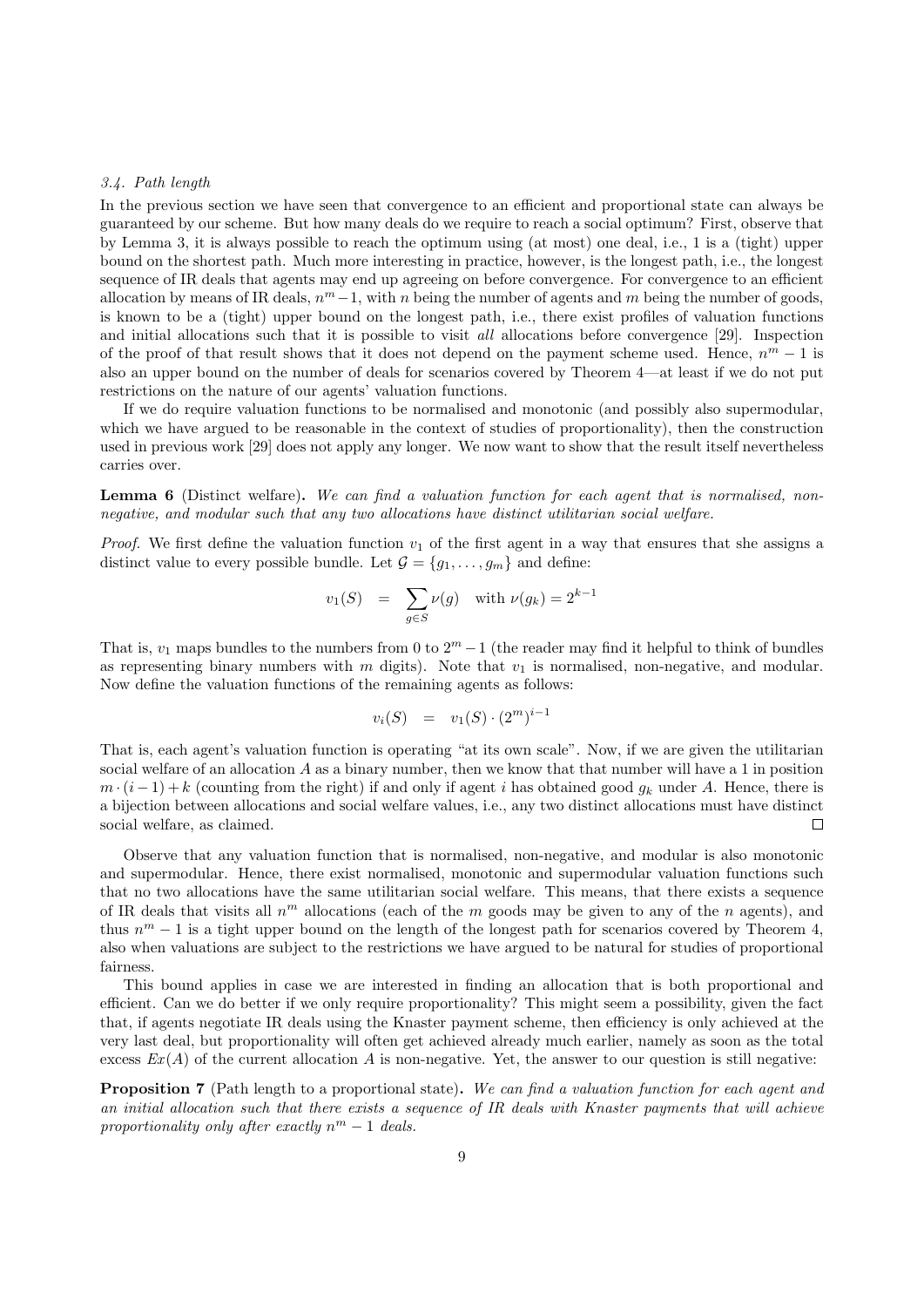Proof. Take a scenario where the agents have the valuation functions used in the proof of Lemma 6, except that  $v_n(G)$  is set to such a high value that the only way of achieving a proportional state is to give all goods to agent  $n$  (because no payments the other agents would be prepared to make could be large enough to give utility  $v_n(\mathcal{G})/n$  to agent n). Then all allocations have distinct social welfare, i.e., we can construct a sequence of deals visiting all of them, and proportionality would only get achieved at the very end of the sequence.  $\Box$ 

Finally, given Lemma 6, known results for convergence by means of 1-deals in case all valuation functions are additive (i.e., the kind of scenario covered by Theorem 5) now also carry over immediately [29]. Concretely, this means that  $m$  is a tight upper bound for the shortest path (as we need at most one deal per item if we only choose optimal deals) and  $m \cdot (n-1)$  is a tight upper bound for the longest path (as each item may, in the worst case, pass through every single agent).

# 4. Envy-freeness and globally uniform payments

Besides proportionality, another important fairness criterion is envy-freeness [30, 3, 11, 10]. An allocation of goods is envy-free if no agent would rather have the bundle held by one of the other agents. This is a more demanding requirement than proportionality. Indeed, if we require all goods to be allocated, then an envyfree allocation may not even exist at all, and the problem of checking whether or not an envy-free allocation exists has been shown to be computationally intractable [14]. Fortunately, in the presence of money, when envy-freeness is defined in terms of both bundles of goods and payments received, the situation is more favourable and envy-free solutions do exist [7].

In this section we will identify conditions under which we can guarantee convergence to an envy-free outcome.

**Definition 4** (Envy-freeness). A negotiation state  $(A, \pi)$  is called envy-free if  $u_i(A(i), \pi(i)) \geq u_i(A(j), \pi(j))$ for all agents  $i, j \in \mathcal{N}$ .

A state that is both efficient (in the sense of maximising social welfare) and envy-free will be referred to as an EEF state.

If all valuation functions are submodular (or modular), that is, when no agent ever likes the union of two disjoint bundles strictly more than the sum of the valuations of the two individual bundles, then any state that is envy-free is also proportional. The converse is not true: a proportional state is not necessarily envy-free. If valuation functions are supermodular, then envy-freeness does not guarantee proportionality, nor vice versa.

#### 4.1. Existence of envy-free states

In the presence of money, intuitively, chances for finding an envy-free solution are better than when there is no money. In particular, in the context of assignment problems, i.e., when each agent can only receive at most a single good, states that are both efficient and envy-free are known to always exist. This has been shown by Alkan et al. [6]. When agents can obtain (and express preferences over) bundles consisting of several goods, there is in general no such guarantee, i.e., as demonstrated by Tadenuma [8], for some allocation problems there simply exists no state that is both efficient and envy-free. However, the assumption of quasi-linearity of money is very important here: if we require quasi-linearity, as we do in this paper, then the existence of EEF states can be proven by an argument similar to the one used by Alkan et al. [6], appealing to the Duality Theorem [31], as demonstrated by Bevia [7]. When all valuation functions are *supermodular*, we can give a much simpler argument for the existence of EEF states, which does not rely on the Duality Theorem. As we will see later on, this case is of special interest to us, which is why we present this argument here in some detail.

There clearly always exists an allocation that is efficient: *some* allocation must yield a maximal sum of individual valuations. Let  $A^*$  be such an efficient allocation. We show that a payment balance  $\pi^*$  can be arranged such that the state  $(A^*, \pi^*)$  is EEF. Define  $\pi^*(i)$  for each agent *i*:

$$
\pi^*(i) = v_i(A^*) - sw(A^*)/n
$$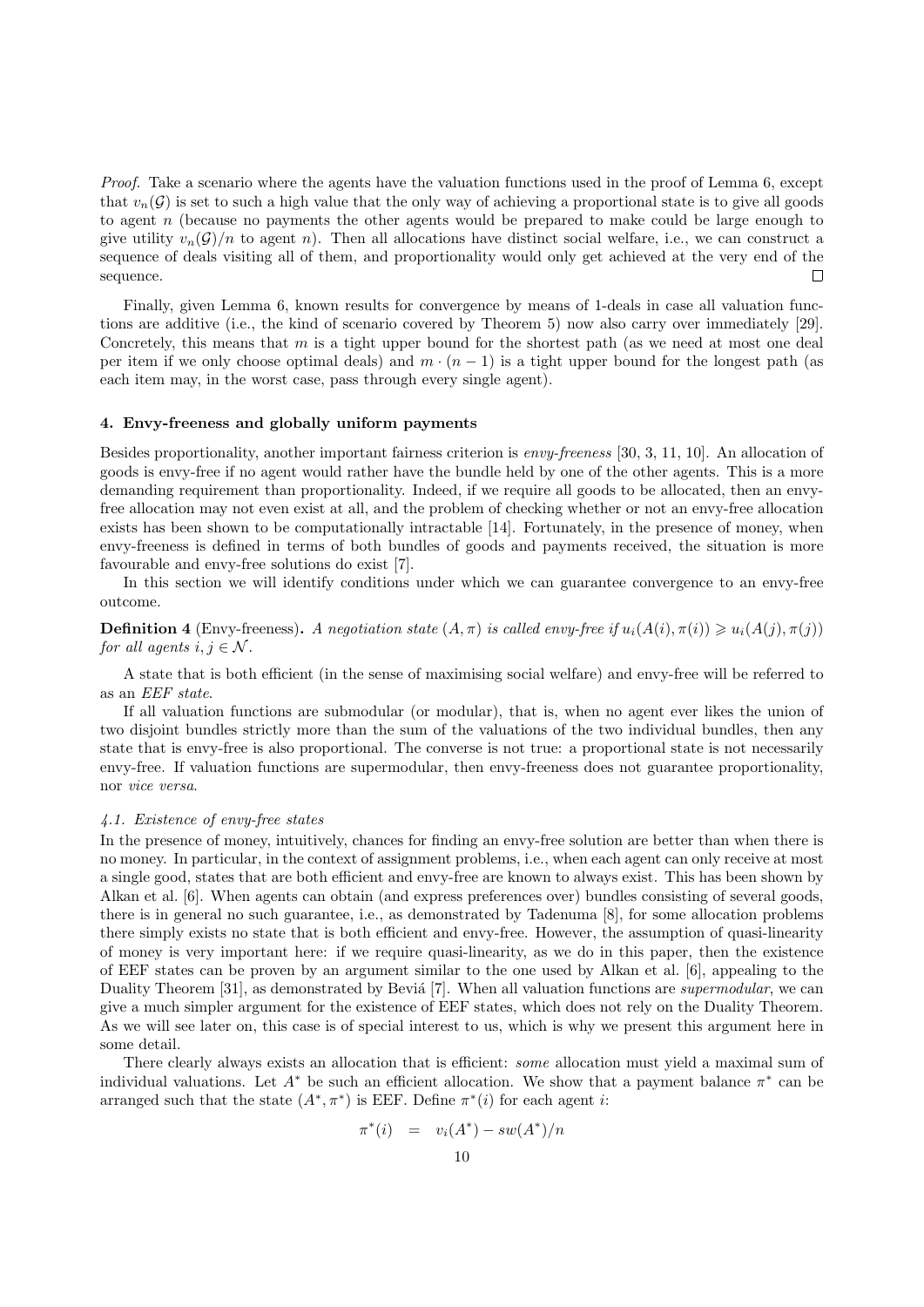First, note that  $\pi^*$  is a valid payment balance: the  $\pi^*(i)$  do indeed sum up to 0. Now let  $i, j \in \mathcal{N}$  be any two agents in the system. We show that i does not envy j in state  $(A^*, \pi^*)$ . As  $A^*$  is efficient, giving both  $A^*(i)$  and  $A^*(j)$  to i will not increase social welfare any further:

$$
v_i(A^*(i)) + v_j(A^*(j)) \geq v_i(A^*(i) \cup A^*(j))
$$

As  $v_i$  is assumed to be supermodular (and normalised), this entails:

 $v_i(A^*(i)) + v_j(A^*(j)) \geq v_i(A^*(i)) + v_i(A^*(j))$ 

Adding  $sw(A^*)/n$  to both sides of this inequality, together with some simple rearrangements, yields  $u_i(A^*(i), \pi^*(i)) \geq u_i(A^*(j), \pi^*(j))$ , i.e., agent i does indeed not envy agent j. Hence,  $(A^*, \pi^*)$  is not only efficient, but also envy-free.

Of course, the mere existence of an EEF state alone is not sufficient in the context of negotiation amongst autonomous agents. Why should rational decision-makers accept the allocation and payments prescribed above? And even if they do, how can we compute them in practice? Just finding an efficient allocation is already known to be NP-hard [32]. Finally, as argued in the introduction, we are interested in a distributed procedure, where agents identify the optimal state in an interactive manner.

# 4.2. Convergence in supermodular domains

We are now going to prove a result on the reachability of EEF states by means of distributed negotiation. Our result applies to supermodular domains only. The payment scheme it employs consists of the GUPF in combination with the following initial payments:

$$
\pi_0(i) = v_i(A_0) - sw(A_0)/n
$$

That is, each agent has to first pay an amount equivalent to their valuation of the initial allocation  $A_0$ , and will then receive an equal share of the social welfare as a kick-back. We refer to this choice of initial payment as an initial equitability payment. Note that this payment does not achieve envy-freeness (and it does not affect efficiency at all). In the special case where none of the agents has an interest in the goods they hold initially  $(v_i(A_0) = 0$  for all  $i \in \mathcal{N}$ , the initial payments reduce to 0.

Theorem 8 (Envy-free outcomes). If all valuation functions are supermodular and if initial equitability payments have been made, then any sequence of IR deals using the GUPF will eventually result in an EEF state.

*Proof.* We first show that the following invariant will be true for every state  $(A, \pi)$  and every agent i, provided that agents only negotiate IR deals using the GUPF:

$$
\pi(i) = v_i(A) - sw(A)/n \tag{2}
$$

Our proof proceeds by induction over the number of deals negotiated. As we assume that initial equitability payments have been made, claim (2) will certainly be true for the initial state  $(A_0, \pi_0)$ . Now let  $\delta = (A, A')$ and assume (2) holds for A and the associated payment balance  $\pi$ . We obtain the payment balance  $\pi'$ associated with A' by adding the appropriate GUPF payments to  $\pi$ :

$$
\pi'(i) = \pi(i) + [v_i(A') - v_i(A)] - [sw(A') - sw(A)]/n
$$
  
=  $v_i(A') - sw(A')/n$ 

This proves our claim (2). Now, Theorem 1 shows that negotiation via IR deals (whichever payment function is used) must eventually terminate and that the final allocation will be efficient. Let  $A^*$  be that final allocation, and let  $\pi^*$  be the associated payment balance. Equation (2) also applies to the state  $(A^*, \pi^*)$ . But as we have already seen in Section 4.1, the efficiency of  $A^*$  together with Equation (2) applied to  $(A^*, \pi^*)$  implies that  $(A^*, \pi^*)$  must be an EEF state.  $\Box$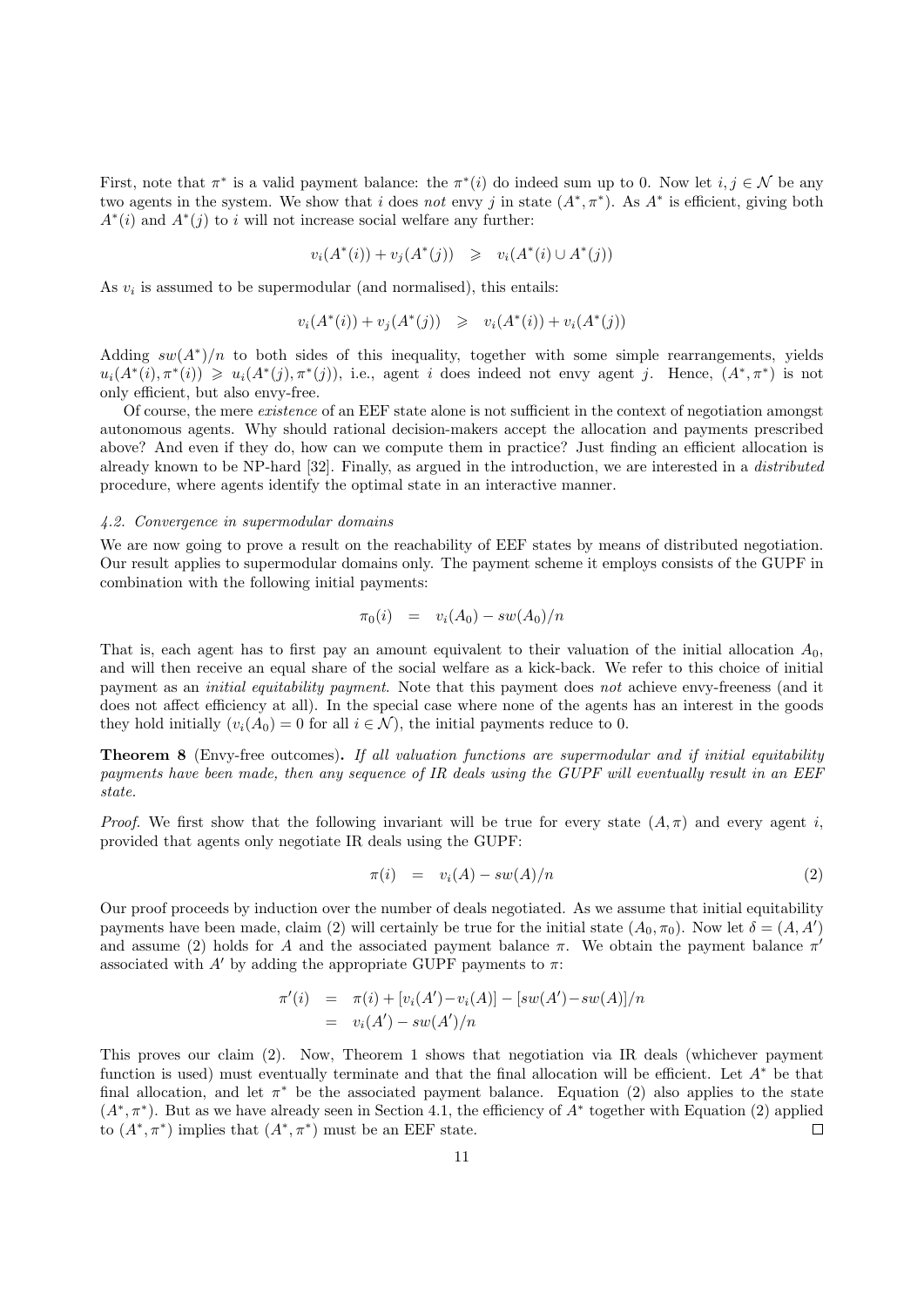| $\pi(1)$ $\pi(2)$ $\pi(3)$ |  | allocation                                                                                                                                                                                                                                         | sw | $p(1)$ $p(2)$ $p(3)$ $u_1$ $u_2$ $u_3$ |  |  |
|----------------------------|--|----------------------------------------------------------------------------------------------------------------------------------------------------------------------------------------------------------------------------------------------------|----|----------------------------------------|--|--|
|                            |  | $n/a$ $n/a$ $n/a$ $\langle {g_4}, {g_2}, {g_3}, {g_1} \rangle$ $0+8+0$ $-8/3$ $16/3$ $-8/3$ $8/3$ $8/3$ $8/3$<br>$-8/3$ $16/3$ $-8/3$ $\langle {g_1, g_2}, \emptyset, {g_3, g_4} \rangle$ $10 + 0 + 10$ $18/3$ $-36/3$ $18/3$ $20/3$ $20/3$ $20/3$ |    |                                        |  |  |

Table 3: Convergence to an EEF state using equitability payments and the GUPF

Example 3. Observe that the final state attained in Example 2 is not envy-free. This is so, because, for instance,  $u_1(A^*(1), \pi^K(1)) = 52/9$ , while  $u_1(A^*(2), \pi^K(2)) = 76/9$ : agent 1 envies agent 2, even though the latter does not own any goods, because of the amount of money she receives through the Knaster payments (here,  $\pi^K$  denotes the payment balances according to the Knaster scheme for the final state, corresponding to the efficient allocation  $A^* = \langle {g_1, g_2}, \emptyset, {g_3, g_4} \rangle$ . To illustrate the difference between the Knaster payment scheme and the payment scheme of Theorem 8, let us consider the simple example shown in Table 3, involving the initial allocation  $A_0 = \langle \{g_4\}, \{g_2, g_3\}, \{g_1\} \rangle$  and a single IR deal leading to the efficient allocation  $A^*$ . Note that the initial state is not envy-free, not even after the initial equitability payments, as for instance agent 2 envies agent 1, given that  $u_2(A_0(1), \pi_0(1)) = 4 + 8/3 = 20/3 > 8/3 = 8 - 16/3 = u_2(A_0(2), \pi_0(2)).$ 

As argued in Section 3.4, Lemma 6 shows that the bounds on the lengths of paths to convergence established in previous work on negotiating efficient allocation for arbitrary valuation functions [29] apply also to the types of scenarios covered by Theorem 8: 1 is a (tight) upper bound on the shortest path and  $n^m - 1$  is a (tight) upper bound on the longest path.

Theorem 8 is a surprising result. As pointed out elsewhere [13], it is not possible to define a "local" criterion for the acceptability of deals (which can be checked taking only the valuation functions of the agents involved into account) that would guarantee that a sequence of such deals always converges to an envy-free state. We circumvent this problem here by using the GUPF, which adds a (very limited) non-local element. It is limited, because only the agents involved in a deal can ever be asked to give away money, and all payments can be computed taking only the valuations of those involved into account.

A natural question that follows is whether Theorem 8 could be generalised, namely whether a more general class of valuations would still allow us to guarantee convergence to an envy-free state. The following result shows that this is not the case, at least not if we keep the payment scheme of Theorem 8 in place.

**Theorem 9** (Maximality of supermodularity). No class  $\mathcal F$  of valuation functions that strictly includes the class of supermodular functions can guarantee the following property: if all valuation functions are drawn from  $\mathcal F$  and initial equitability payments have been made, then any sequence of IR deals using the GUPF will eventually result in an EEF state.

*Proof.* First, observe that under the payment scheme of Theorem 8, which is characterised by Inequality  $(2)$ , the envy-freeness condition  $u_i(A(i), \pi(i)) \geq u_i(A(j), \pi(j))$  is equivalent to the following inequality (which must hold for any two agents i and j):

$$
v_j(A(j)) \geq v_i(A(j)) \tag{3}
$$

To prove the claim of the theorem, we give an example with two agents and two goods, where Inequality (3) fails to be satisfied for the unique efficient allocation. Hence, as negotiation by means of IR deals is bound to lead to that efficient allocation, and as the payment scheme is fixed, this will show that the final allocation cannot be envy-free. The first agent will have an arbitrary non-supermodular valuation function; for the second agent we will construct a supermodular valuation function. Thus, our counterexample is generic and will apply for any superclass  $\mathcal F$  of the supermodular functions (which must include at least one nonsupermodular function and all supermodular functions). Showing failure of convergence for the simple case of two agents and two goods immediately implies failure of convergence for larger negotiation problems.

Our counterexample is constructed as follows. Take  $v_1$  to be any non-supermodular valuation function defined over two goods  $q_1$  and  $q_2$ ; that is

$$
v_1(\{g_1, g_2\}) = v_1(\{g_1\}) + v_1(\{g_2\}) - d,
$$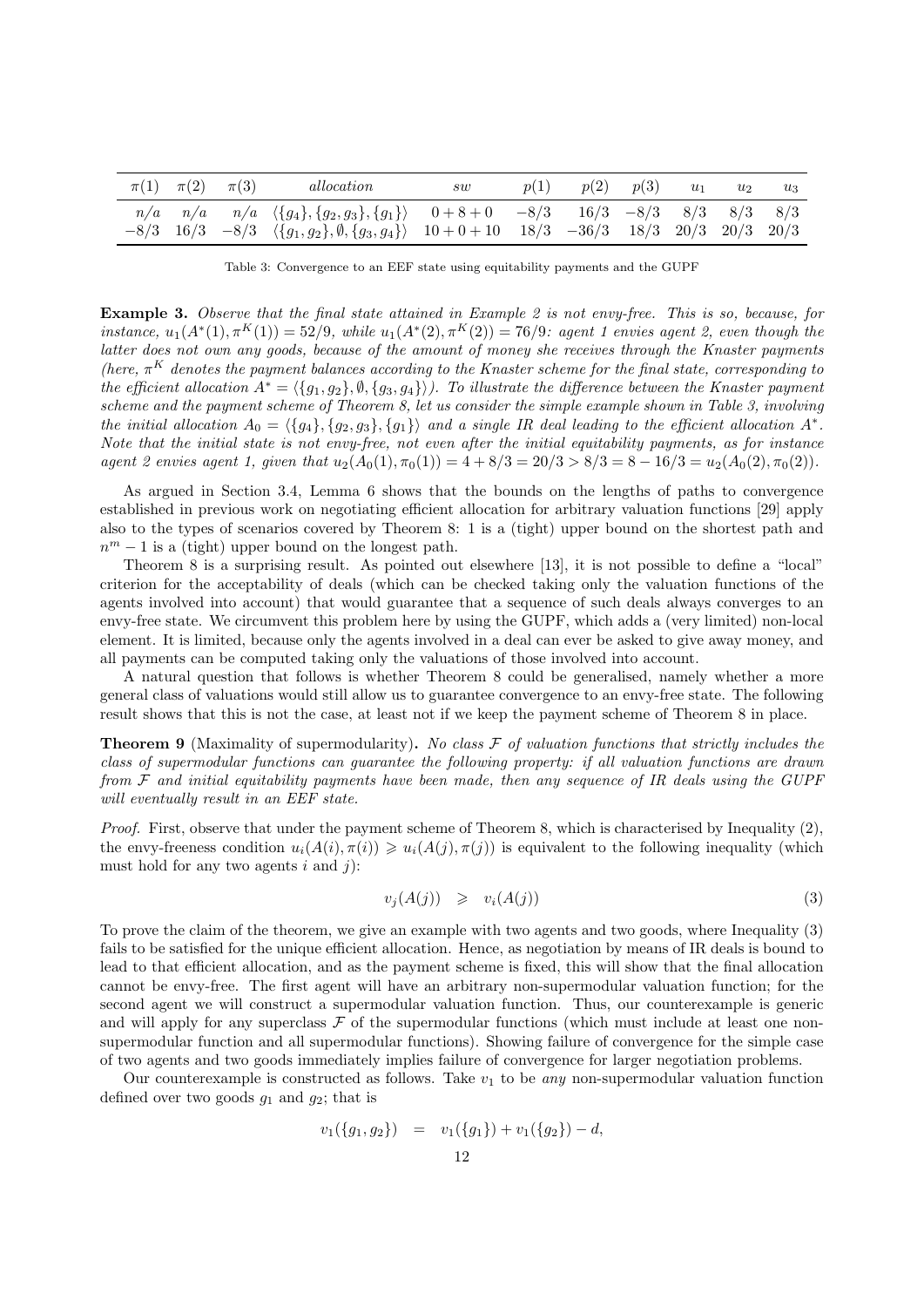where  $d > 0$ . Now we construct a second valuation function  $v_2$ , which will be modular (so it certainly also will be supermodular), as follows:

$$
v_2({g_1}) = v_1({g_1}) - d/2
$$
  

$$
v_2({g_2}) = v_1({g_2}) - d/3
$$

But now, in a scenario with two agents with these two valuation functions, the (only) efficient allocation is to give good  $g_1$  to agent 1 and good  $g_2$  to agent 2, yielding a social welfare of  $v_1({g_1}) + v_1({g_2}) - d/3$ . However, it is clear that this allocation does not satisfy Inequality  $(3)$ . Indeed, agent 1 values  $g_2$  more than agent 2 does; that is, it is not the case that agent 2 values her own share at least as much as anyone else would.  $\Box$ 

Theorem 9 is reminiscent of so-called maximality theorems in multiagent resource allocation [20], which are results that show that certain classes of valuation functions that can guarantee convergence under a certain negotiation protocol are maximal in the sense of no strictly larger class being able to still provide the same guarantee. Observe that the proof of Theorem 9 uses Equation (3), which is only mandatory if the payment scheme being used is the GUPF with initial equitability payments. In particular, it could be the case that for different payment functions, different valuation functions could work. However, as the GUPF is attractive due to its simplicity, Theorem 9 offers an interesting characterisation of a domain of valuation functions guaranteeing convergence to states without envy.

Vice versa, as we will see next, if we fix the supermodularity condition, then the payment scheme of Theorem 8 turns out to be the only scheme (meeting certain mild conditions) that would allow us to obtain a convergence result. To make this claim precise, let us call a payment function  $p$  path-independent if there exists a function  $f: \mathcal{N} \times \mathbb{R}^n \to \mathbb{R}$  such that for any deal  $\delta = (A, A')$  the payment  $p(i)$  of any agent i is equal to  $f(i, \langle \Delta_1, \ldots, \Delta_n \rangle)$ , where  $\Delta_j = v_j(A') - v_j(A)$ . That is, a payment function is path-independent if payments only depend on the agents' changes in valuation resulting from a deal. In particular, payments are not dependent on the position of the deal in the overall sequence. We call a payment scheme pathindependent if the associated payment function is path-independent.

Theorem 10 (Payment schemes). No path-independent payment scheme Π other than the GUPF with initial equitability payments can guarantee the following property: if all valuation functions are supermodular, then any sequence of IR deals using  $\Pi$  will eventually result in an EEF state.

Proof. Observe that there are many scenarios where, for the final state to be EEF, the final payment balance must be defined by  $\pi^*(i) = v_i(A^*) - sw(A^*)/n$ , as in the proof of Theorem 8. Any situation where all agents have the same valuation function may serve as an example. Of course, any number of payment functions could achieve these final payment balances, as long as we can be sure that the rule applied during the very last deal is such that we get the correct values for  $\pi^*$ . We need to show that, amongst the *path-independent* payment schemes, the scheme of Theorem 8 is the only one with this property.

Path-independent schemes do not allow us to make payments dependent on where in the sequence of deals we currently are. In particular, knowing only the differences in individual valuations between two allocations A and  $A'$  is not sufficient information to determine whether  $A'$  is efficient, i.e., whether the process will terminate once A' is reached. Therefore,  $\pi(i) = v_i(A) - sw(A)/n$  must hold after every deal. But this forces initial payments to be exactly as in Theorem 8 (initial equitability payments), because the initial allocation may already be efficient and hence final; and the only possible payment function is the GUPF, as it is precisely the function we obtain when we compute the difference of the payment balances  $\Box$ for two consecutive negotiation states.

In summary, Theorems 9 and 10 together show that our convergence result, Theorem 8, is in some sense as strong as possible: we can neither relax the range of valuation functions to which it applies nor the payment scheme for which it will go through.

In related work, there have been some proposals for procedures for finding EEF states in the social choice literature [6, 33, 34], albeit with little or no attention to computational issues. The work of Haake et al. [34] is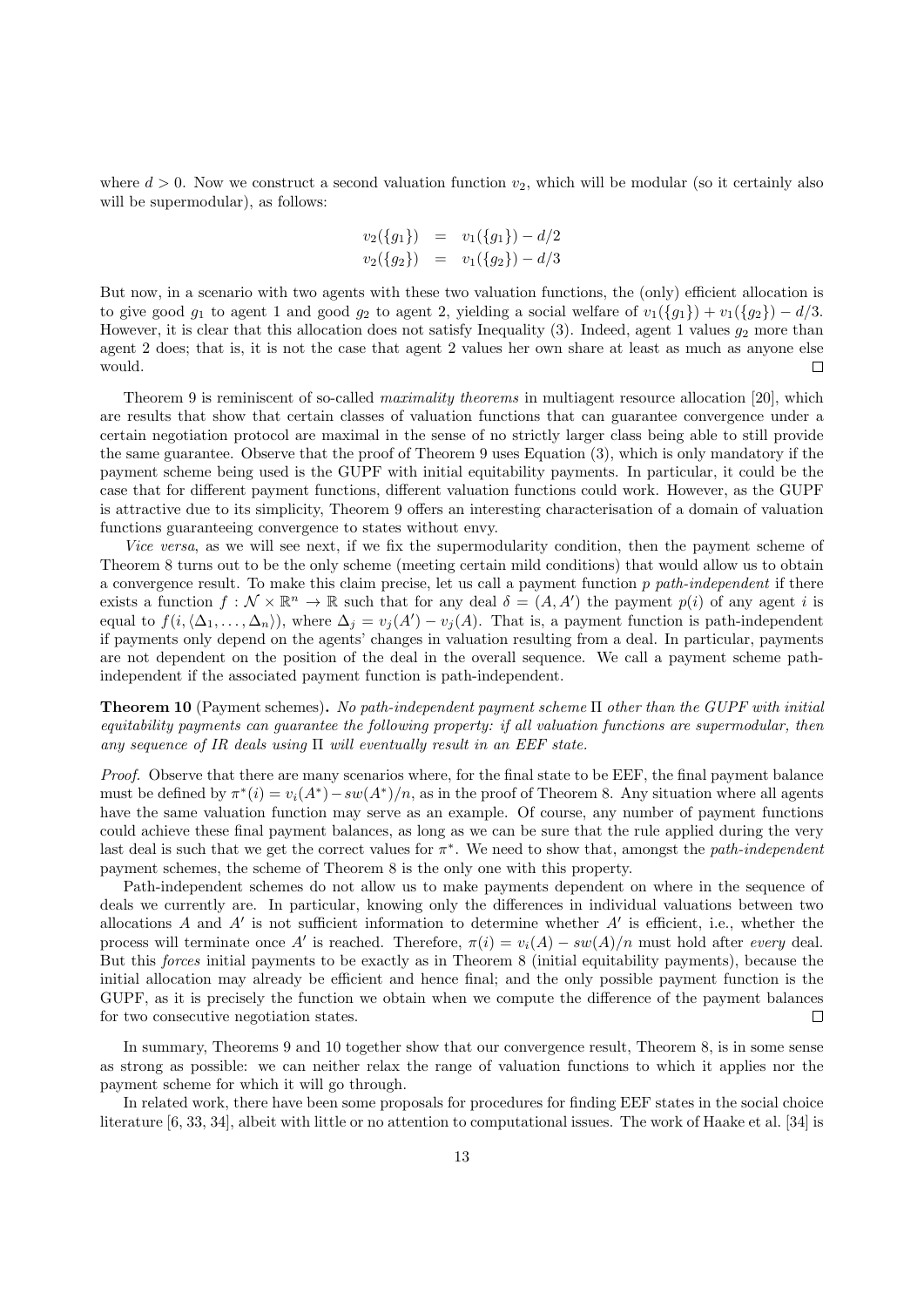particularly interesting. These authors propose two variants of the same procedure, the first of which assumes that an efficient allocation is given to begin with. The actual procedure determines compensatory payments to envious agents such that an EEF state will eventually be reached. While their solution is elegant and intuitively appealing, it does not address the main issue as far as the computational aspect of the problem is concerned: by taking the efficient allocation as given, the problem is being limited to finding an appropriate payment balance. Certainly for supermodular domains, as our discussion in Section 4.1 demonstrates, this is not a hard combinatorial problem: there is a simple procedure for choosing the payments.

The second procedure put forward by Haake et al. [34] interleaves reallocations for increasing efficiency with payments for eliminating envy. However, here the authors also do not address a hard combinatorial problem, because they assume "exogenously given bundles". That is, negotiation relates only to who gets which bundle, but the composition of the bundles themselves cannot be altered. This is equivalent to the assignment problem of allocating n objects to n agents, which, unlike the problem addressed by Theorem 8, is not an NP-hard problem [35].

#### 4.3. Convergence in modular domains

In modular domains, we can strengthen Theorem 8 and even guarantee convergence to an EEF state by means of 1-deals (over one item at a time):

Theorem 11 (Envy-free outcomes by 1-deals). If all valuation functions are modular and if initial equitability payments have been made, then any sequence of IR 1-deals using the GUPF will eventually result in an EEF state.

Proof. This works as for Theorem 8, except that we rely on Theorem 2 for convergence by means of 1-deals (in place of Theorem 1). Note that the argument of Section 4.1 still applies, because any modular valuation  $\Box$ function is also supermodular.

# 5. Fair division on social networks

As argued in the introduction, there are good reasons for studying distributed mechanisms for fair division, such as a lack of confidence in—or the mere absence of—a central authority for regulating interaction. One even more compelling reason is that agents may be spatially distributed, with restricted interaction opportunities between them. In this context, the assumption of a fully connected graph (or global network) connecting agents quickly becomes unrealistic. The pervasiveness of applications exhibiting underlying graph-like structures, like for instance small-world networks, is thus a solid motivation to study distributed mechanisms for allocating goods. But it also necessitates making appropriate assumptions about agents being only able to act and perceive their environment *locally*.

To account for this, we will assume that not every agent is able to "see" all of the other agents and formulate an appropriate generalisation of our model.<sup>2</sup> A *negotiation topology* (or *social network*) is an undirected graph  $G = (\mathcal{N}, E)$ , the vertices of which are the agents in  $\mathcal{N}$ . Two agents i and j stand in the relation E if and only if they can see each other. This means, in particular, that i and j may engage in negotiation and exchange goods. The visibility relation  $E$  is symmetric (the graph is undirected); this is important to be able to define negotiation along graphs in a meaningful manner.

We put the following structural restriction on deals: any deal is possible, as long as it only involves agents belonging to a common *clique* of G. (Recall that a clique is a set of vertices  $C \subseteq \mathcal{N}$  such that  $(i, j) \in E$  for all distinct  $i, j \in C$ .) We call deals meeting this condition *clique-deals*.

**Definition 5** (Clique-deals). A deal  $\delta = (A, A')$  is called a clique-deal if the set of involved agents  $\mathcal{N}^{\delta}$  is a clique of the negotiation topology G.

<sup>2</sup>De Weerdt et al. [36] explore a similar model in the context of task allocation problems.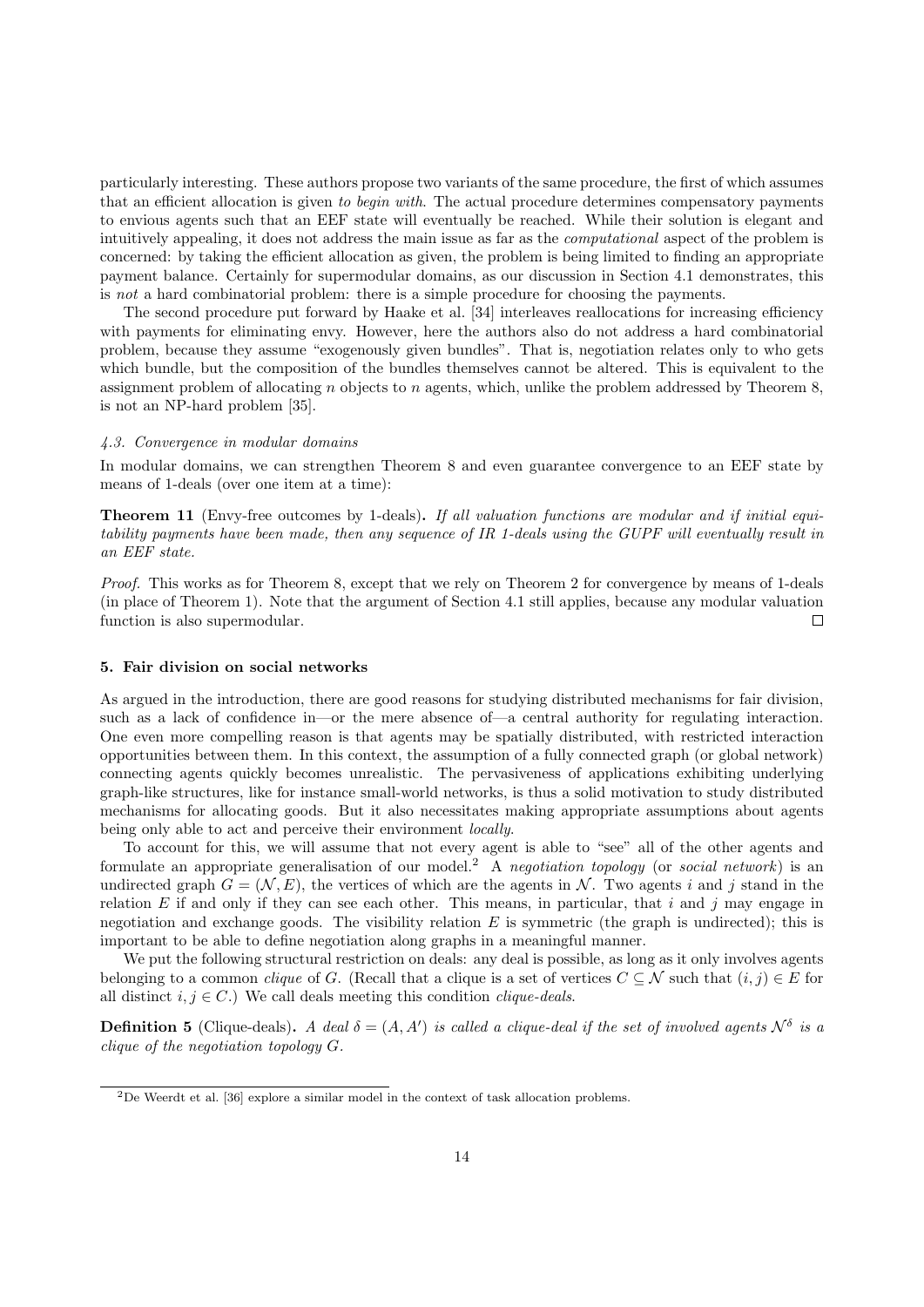We will be particularly interested in deals that are both clique-deals and IR. Note that we will soon use the same topological constraints in order to define what information is available to agents in the graph. For instance, agents may not be aware of the goods being held by agents outside of their scope of visibility. (In theory, different graphs could be used for these two aspects, but we will not consider this possibility here.)

As we will see in greater detail below, it will not always be straightforward to adapt notions of fairness to the context of social networks. In particular, we will see that no definition of proportionality seems totally satisfying, while envy gives rise to a very natural interpretation.

# 5.1. Defining fairness on graphs

Defining proportional fairness on graphs is less straightforward than one might expect. This is so because we need to make more precise what information is available to agents located on the graph when they have to assess whether their share is proportionally fair. Proportionality is typically evaluated with respect to the full set of goods  $\mathcal G$  available in the system. In the distributed settings involving graphs discussed in this section, agents may not have full information regarding the current location of the goods, so it is important to define exactly what information is available to them. It is natural to assume that each agent must have at least access to its local neighbourhood (agents and goods that they can "see"). Then, depending on what we assume to be available to agents on top of this, we may favour different intuitive definitions of proportionality on a graph.

The first option is to assume that the full set of goods is known to the agents (even if their exact location is not known), and to define proportionality accordingly. A less demanding (and arguably more intuitive) definition is to have proportionality defined with respect to a subset of the full set of goods of the system, namely the goods an agent has seen so far. The rationale behind this approach is that agents start the process with very little knowledge regarding the goods being negotiated, and learn during interactions. Unfortunately, it is easy to see that, for both definitions, our framework could not possibly guarantee proportional outcomes to occur in all cases (even though the second option is more likely to reach such an outcome, of course). The reason is simple: even though "full" efficiency is not required as such to guarantee proportionality, allocations can be too inefficient to allow proportionality. But it is easy to design negotiation topologies so that outcomes are bound to be highly inefficient, due to agents with low valuations for particular goods acting as bottlenecks. A third alternative option is to define proportionality with respect to what an agent can currently see in the network. This solution is highly questionable though, because it means that agents must forget about the goods they have seen in previous states.

Unlike proportionality, the notion of envy happens to give rise to a very natural extension in the context of graphs. In this case indeed, the restriction to the information available to agents in their neighbourhood is very appealing: envy can only be experienced by agents with respect to the agents they can see on the network. For example, in the extreme case of a society of completely disconnected agents, no agent would ever be envious of the situation of any other agent. To account for a negotiation topology, we then propose the following modification of the definition of envy-freeness:

**Definition 6** (GEF states). A state  $(A, \pi)$  is called graph-envy-free (GEF) with respect to the graph  $G =$  $(\mathcal{N}, E)$  if  $u_i(A(i), \pi(i)) \geq u_i(A(j), \pi(j))$  for all agents  $(i, j) \in E$ .

As we have seen in Section 4, our guarantee for convergence to envy-freeness relies on the final allocation being efficient (or at least efficient "enough"). But as argued above, it is always possible to construct scenarios that would keep outcomes very far from full efficiency. In what follows, we see however that some weaker notion of efficiency can be satisfied, which will suffice to permit envy-freeness on graphs to hold.

#### 5.2. Clique-wise efficiency

We now develop a notion of efficiency that takes the negotiation topology into account and relate this notion to IR negotiation when restricted to clique-deals.

**Definition 7** (Clique-variants). Let  $A$  be an allocation. Another allocation  $A'$  is called a clique-variant of A if and only if there exists a clique  $C \subseteq \mathcal{N}$  such that  $\bigcup_{i \in C} A(i) = \bigcup_{i \in C} A'(i)$  and  $A(i) = A'(i)$  for all  $i \notin C$ .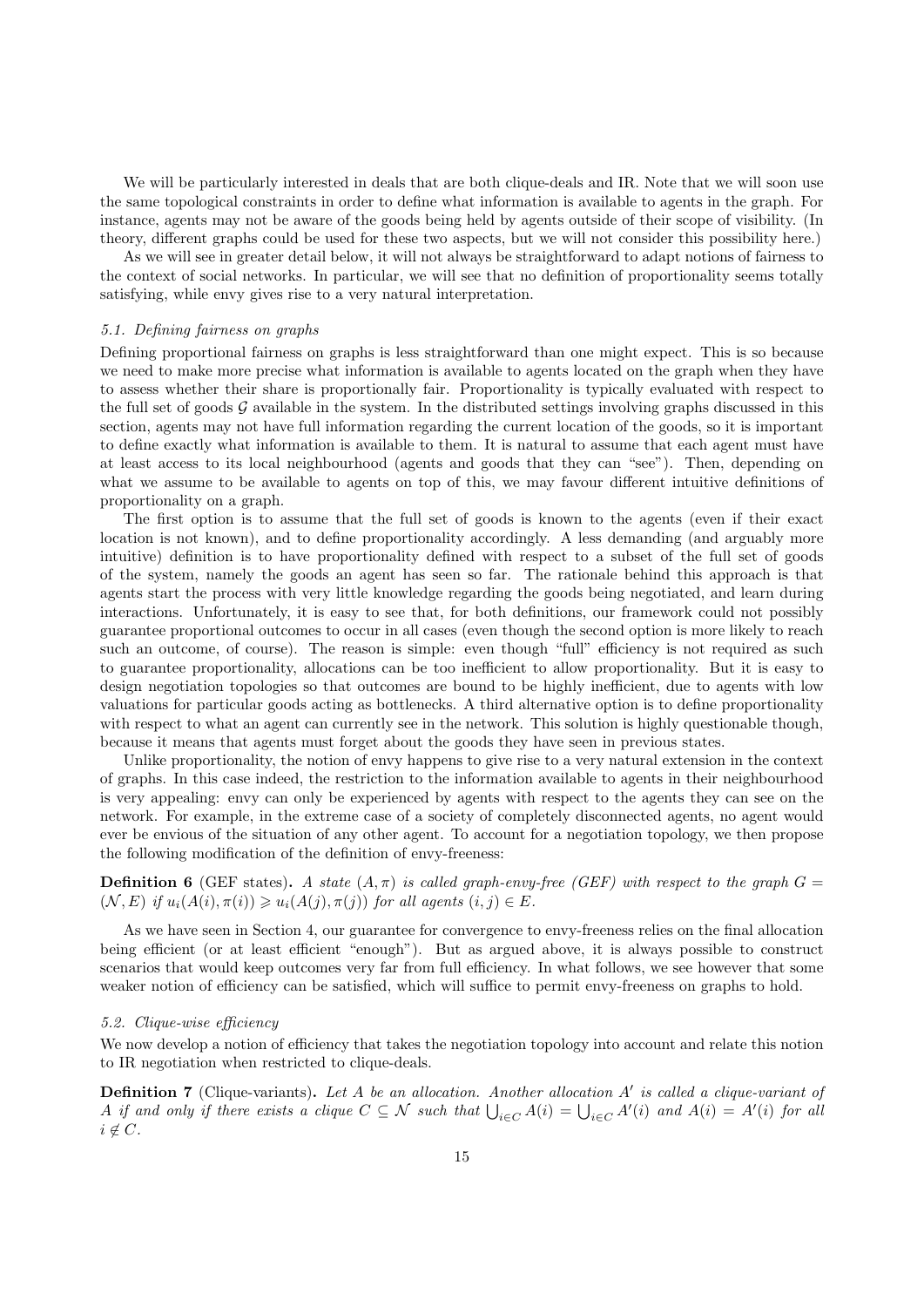

Figure 1: Low global efficiency despite high clique-wise efficiency

Observe that A and A' are clique-variants of each other if and only if  $\delta = (A, A')$  is a clique-deal.

**Definition 8** (Clique-wise efficiency). An allocation A is called clique-wise efficient if  $sw(A) \geq sw(A')$  for every clique-variant  $A'$  of  $A$ .

It should be noted that, in its own right, this notion of efficiency would only be of very limited interest. In particular, as the following example demonstrates, an allocation that is clique-wise efficient can be arbitrarily bad in terms of global efficiency. Consider Figure 1, showing a negotiation topology between three agents, together with the valuation each of these three agents assigns to the good  $g$ . Now suppose that in allocation A, item q is assigned to agent 1, i.e., social welfare is 1. The only clique-variant of A is the allocation where g is given to agent 2, which would reduce social welfare to 0. Thus,  $A$  is clique-wise efficient. On the other hand, allocation  $A'$ , giving g to agent 3 instead, would increase social welfare by a factor of 100.

The reader might doubt the significance of this example and point out that the chosen valuation functions are extremely different from each other, or that a line topology might be a particularly problematic case to handle. But in fact, this kind of situation can occur also under much more favourable circumstances, as the following result shows:

**Proposition 12** (Global inefficiency of clique-wise efficiency). If the negotiation topology is not complete, then the social welfare of a clique-wise efficient allocation can be arbitrarily far from the optimum. This holds even when all agents share the same single-minded valuation function.

*Proof.* Let  $G = (\mathcal{N}, E)$  be a graph that is missing at least one edge. W.l.o.g., assume that agent 1 is not connected to agent 2. Let the set of goods be  ${g_1, g_2}$ . Assume all agents share the same single-minded valuation function v with  $v({g_1, g_2}) = 1$  and  $v(S) = 0$  for all bundles  $S \neq {g_1, g_2}$ . Consider the allocation A in which agent 1 owns  $g_1$  and agent 2 owns  $g_2$ . In allocation A, if no payments have been made in the past, the utility of every agent is equal to 0, and thus so is social welfare. Nevertheless, A is clique-wise efficient, because any clique of G must be a subset of either  $\{1, 3, 4, \ldots, n\}$  or  $\{2, 3, 4, \ldots, n\}$ , i.e., no clique collectively owns both  $g_1$  and  $g_2$ . On the other hand, any allocation where one agent owns both items has a social welfare of 1. Thus, the ratio between the social welfare of efficient allocations and the social welfare of clique-wise efficient allocations cannot be bounded by a constant.  $\Box$ 

This result may call into question the usefulness of Definition 8. While our definition of envy with respect to a graph is very natural and reaching GEF states seems indeed desirable, it is questionable whether it is at all possible to relativise the standard notion of efficiency with respect to a negotiation topology in a meaningful manner. Our interest in the purely technical definition of clique-wise efficiency given above stems from the fact that it will be helpful in characterising conditions under which convergence to a GEF state can be guaranteed (as will become clear in the sequel). But first we prove a convergence result for clique-wise efficiency:

Lemma 13 (Clique-wise efficient outcomes). Any sequence of IR clique-deals will eventually result in a clique-wise efficient allocation of goods.

Proof. There can be no infinite sequence of deals (clique-deals or otherwise), because any deal strictly increases social welfare and the set of possible allocations is finite. Now let A be the terminal allocation. For the sake of contradiction, suppose that A is not clique-wise efficient. Then there exists an allocation  $A'$ that is a clique-variant of A such that  $sw(A) < sw(A')$ . But then, by Lemma 3,  $\delta = (A, A')$  must be IR (besides being a clique-deal). This contradicts our assumption of A being a terminal allocation.  $\Box$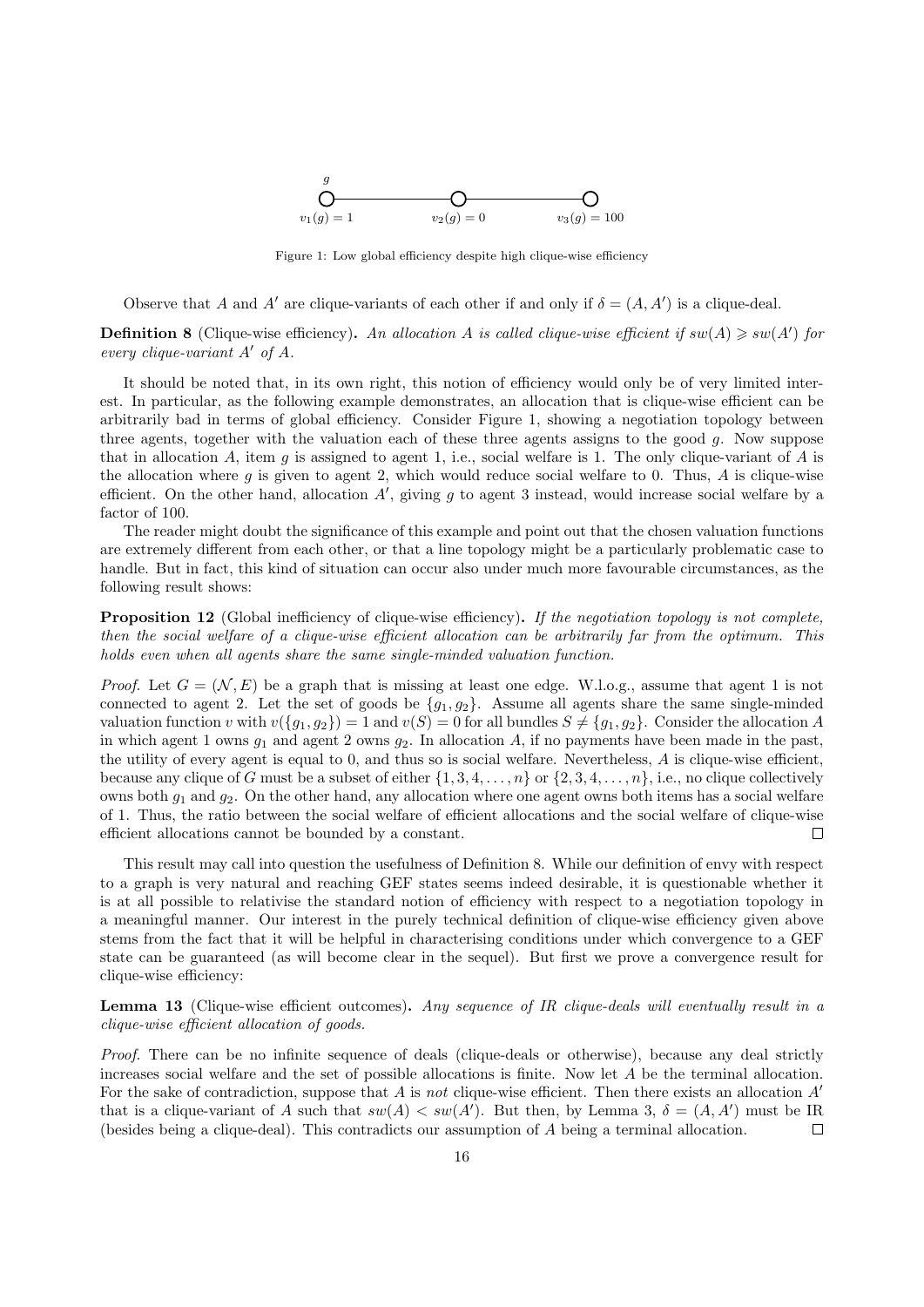|  | $\pi(1)$ $\pi(2)$ $\pi(3)$ | allocation                                                                                                                                                                                                                                             | $\mathit{sw}$ |  | $p(1)$ $p(2)$ $p(3)$ | $u_1$ $u_2$ $u_3$ |  |
|--|----------------------------|--------------------------------------------------------------------------------------------------------------------------------------------------------------------------------------------------------------------------------------------------------|---------------|--|----------------------|-------------------|--|
|  |                            | $n/a$ $n/a$ $n/a$ $\langle {g_2, g_3}, {g_1, g_4}, \emptyset \rangle$ $5+8+0$ $2/3$ $11/3$ $-13/3$ $13/3$ $13/3$ $13/3$<br>$2/3$ $11/3$ $-13/3$ $\langle {g_1, g_2}, {g_3, g_4}, \emptyset \rangle$ $10+8+0$ $10/3$ $-5/3$ $-5/3$ $18/3$ $18/3$ $18/3$ |               |  |                      |                   |  |

Table 4: Convergence via deals between neighbouring agents 1 and 2

Lemma 13 generalises Theorem 1. The latter corresponds to the case of a fully connected graph. While Lemma 13 guarantees clique-efficient outcomes, it does not say anything about which clique-efficient allocation will be reached. For most graphs there will be a range of clique-efficient allocation of varying quality in terms of global efficiency (in this sense the concept is similar to that of Pareto efficiency). There is no guarantee that we will end up with the "best" clique-efficient allocation. And even if it does, as Proposition 12 shows, global efficiency may still be arbitrarily bad. Nevertheless, as we will see next, clique-wise efficiency is a sufficiently strong notion to serve as a basis for negotiating envy-free states.

### 5.3. Convergence

We now prove a convergence theorem for GEF states, which extends Theorem 8 to the framework with a negotiation topology: we show that under the same conditions (on the valuation functions and for a particular choice of payment scheme), any sequence of IR deals that respect the negotiation topology will result in a GEF state.

**Theorem 14** (Convergence on graphs). If all valuations are supermodular and if initial equitability payments have been made, then any sequence of IR clique-deals using the GUPF will eventually result in a GEF state.

Proof. Recall from the proof of Theorem 8 that the use of the GUPF together with initial equitability payments ensures that we get a payment balance satisfying  $\pi(i) = v_i(A) - sw(A)/n$  for every state  $(A, \pi)$ reached during negotiation and every agent  $i \in \mathcal{N}$ . By Lemma 13, negotiation will eventually terminate and the final allocation  $A^*$  will be clique-wise efficient. The associated payment balance will be  $\pi^*(i)$  $v_i(A^*) - sw(A^*)/n$ . We need to show that the state  $(A^*, \pi^*)$  must be GEF whenever all valuations  $v_i$  are supermodular. Let i and j be any two agents. If i cannot see j then we are done. Otherwise, i and j are part of a clique, and due to the clique-wise efficiency of  $A^*$ , giving both  $A^*(i)$  and  $A^*(j)$  to i will not increase the sum of valuations for this clique any further. Hence, by the argument familiar from Section 4.1, i does not envy j in state  $(A^*, \pi^*)$ .  $\Box$ 

Theorem 14 means that agents can negotiate in a distributed manner, guided only by their own rational interests and limited to their "neighbourhoods" as given by the cliques of the negotiation topology, and—as long as all the side conditions are satisfied—a state that is envy-free according to all agents (whose vision is limited by the negotiation topology) will eventually emerge. In particular, agents can go ahead and negotiate any beneficial deals, without fear of getting stuck in a local optimum.

Example 4. We consider once more the allocation problem of Table 1, but now the agents are arranged on a line, with agent 1 in the middle position, i.e.,  $E = \{(1, 2), (2, 1), (1, 3), (3, 1)\}\.$  Suppose the initial allocation is  $A_0 = \langle {g_2, g_3}, {g_1, g_4}, \emptyset \rangle$ . Table 4 shows the allocations visited during a sequence consisting of a single IR clique-deal, which culminates in a clique-wise efficient state  $(A', \pi')$ , in which the final payment balances of the agents are as follows:  $\pi'(1) = 12/3$ ,  $\pi'(2) = 6/3$ , and  $\pi'(3) = -18/3$ . The final utility of each agent is 18/3. It can be checked that the following statements hold.

- Agent 2 does not envy agent 1, as  $u_2(A'(1), \pi'(1)) = 8 12/3 = 12/3 < 18/3$
- Agent 3 does not envy agent 1, as  $u_3(A'(1), \pi'(1)) = 0 12/3 = -12/3 < 18/3$
- Agent 1 does not envy agent 2 nor agent 3, as both:
	- $u_1(A'(2), \pi'(2)) = 0 + 6/3 = 6/3 < 18/3$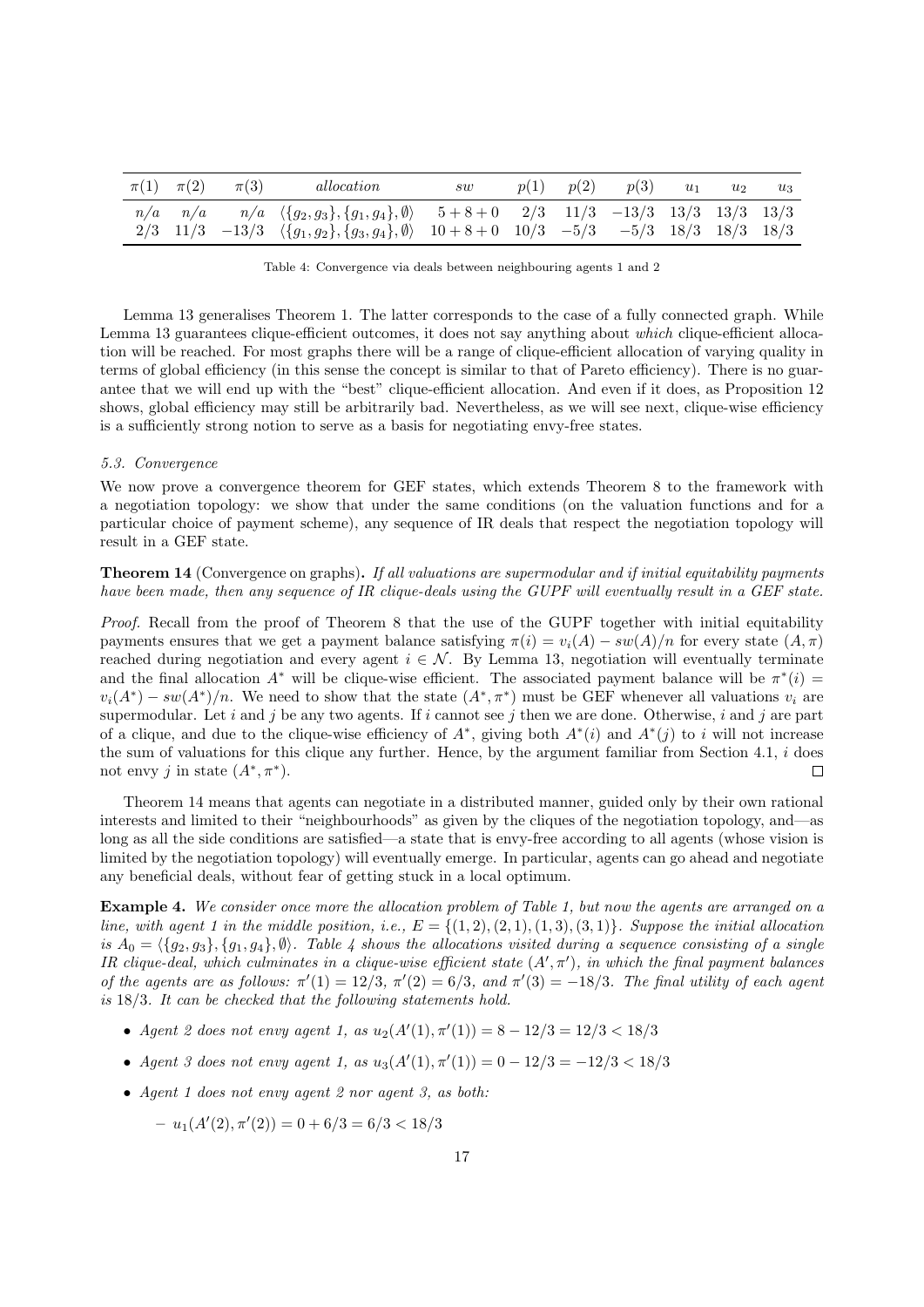$- u_1(A'(3), \pi'(3)) = 0 + 18/3 = 18/3$ 

Thus, no agent envies any of her neighbours. However, note that if agent 3 could see agent 2, envy would occur as  $u_3(A'(2), \pi'(2)) = 10 - 6/3 = 24/3 > 18/3.$ 

A critical point in Theorem 14 is the use of the GUPF, as this payment function does not respect the negotiation topology. However, it is easy to show that there can be no clique-wise payment function (a payment function giving non-zero payments only to agents belonging to a particular maximal clique within which the deal is taking place) that would allow us to achieve a convergence result for GEF states. To see this, consider the following example. Suppose again there are three agents on a line, the payment balance is currently 0 for all agents, and the valuation function of agent 3 is  $v_3(S) = 0$  for any  $S \subseteq \mathcal{G}$ . Then any deal between agents 1 and 2, where the former makes a non-zero payment to the latter, will render agent 3 envious of agent 2.

A variation of this example shows that even when there exists a clique-wise payment function leading to a GEF state, the exact amount of the payments to be made may depend on agents outside the clique where the deal is taking place. For the same negotiation topology as above, let again  $v_3(S) = 0$  for any  $S \subseteq \mathcal{G}$ , but now suppose that agent 3 has benefited from a previous deal in monetary terms, i.e.,  $\pi(3) = x$  for some  $x < 0$ . Then an envy-eliminating deal between agents 1 and 2 should be such that it brings the payment balance of agent 2 to at least x as well (which may or may not be possible, depending on the scenario at hand). This shows that the best possible clique-wise payment function may not be identifiable locally.

A positive point to be made about the GUPF is that the payments to non-involved agents (in particular those outside the clique where the deal is taking place) solely depend on the social surplus generated by the deal and the overall number of agents in the system. So agents do only need to be "aware" of agents they cannot "see" in so far as they need to know their overall number. This arguably corresponds well to human society: our sphere of influence may be very much restricted to a small section of society defined by the social network we belong to, but we are still aware of some basic facts concerning society as a whole (such as the number of its members).

Finally, in analogy to Theorems 5 and 11, if all valuation functions are modular, then we can strengthen Theorem 14 and prove convergence by means of IR 1-deals between connected agents using our by now familiar technique.

Theorem 15 (GEF outcomes by 1-deals). If all valuation functions are modular and if initial equitability payments have been made, then any sequence of IR 1-deals between pairs of connected agents using the GUPF will eventually result in a GEF state.

# 5.4. Path length

Just as we did for Theorems 4 and 8, also for Theorem 14 we may ask how many deals are required before the system converges. Now the bounds on the longest (as well as the shortest) path will depend on the negotiation topology. At one extreme, if the graph is fully connected then Theorem 14 reduces to Theorem 8 and we obtain the same bounds as before. In particular,  $n^m - 1$  will always be an upper bound on the longest path. At the other extreme, if no two agents are connected to each other, then no deals are possible, and the upper bound reduces to 0. In general, it is clear that the sparser the graph, the shorter the longest path to convergence we can construct. The question now arises whether there is a class of graphs that is relatively sparse (but still natural and attractive for applications) that would result in a significant reduction of the length of the longest possible path. The answer to this question, unfortunately, is negative. As we will see next, even if agents are arranged on a line (a highly simplistic negotiation topology), there may still be a number of IR deals that is exponential in the number of goods.

**Proposition 16** (Path length for line topology). Suppose the negotiation topology  $G = (\mathcal{N}, E)$  is a line:  $E = \{(i, j) \in \mathcal{N}^2 \mid |i - j| = 1\}.$  Then we can find a valuation function for each agent such that there exists a sequence of IR clique-deals of length  $(2^m - 1) \cdot (n - 1)$ .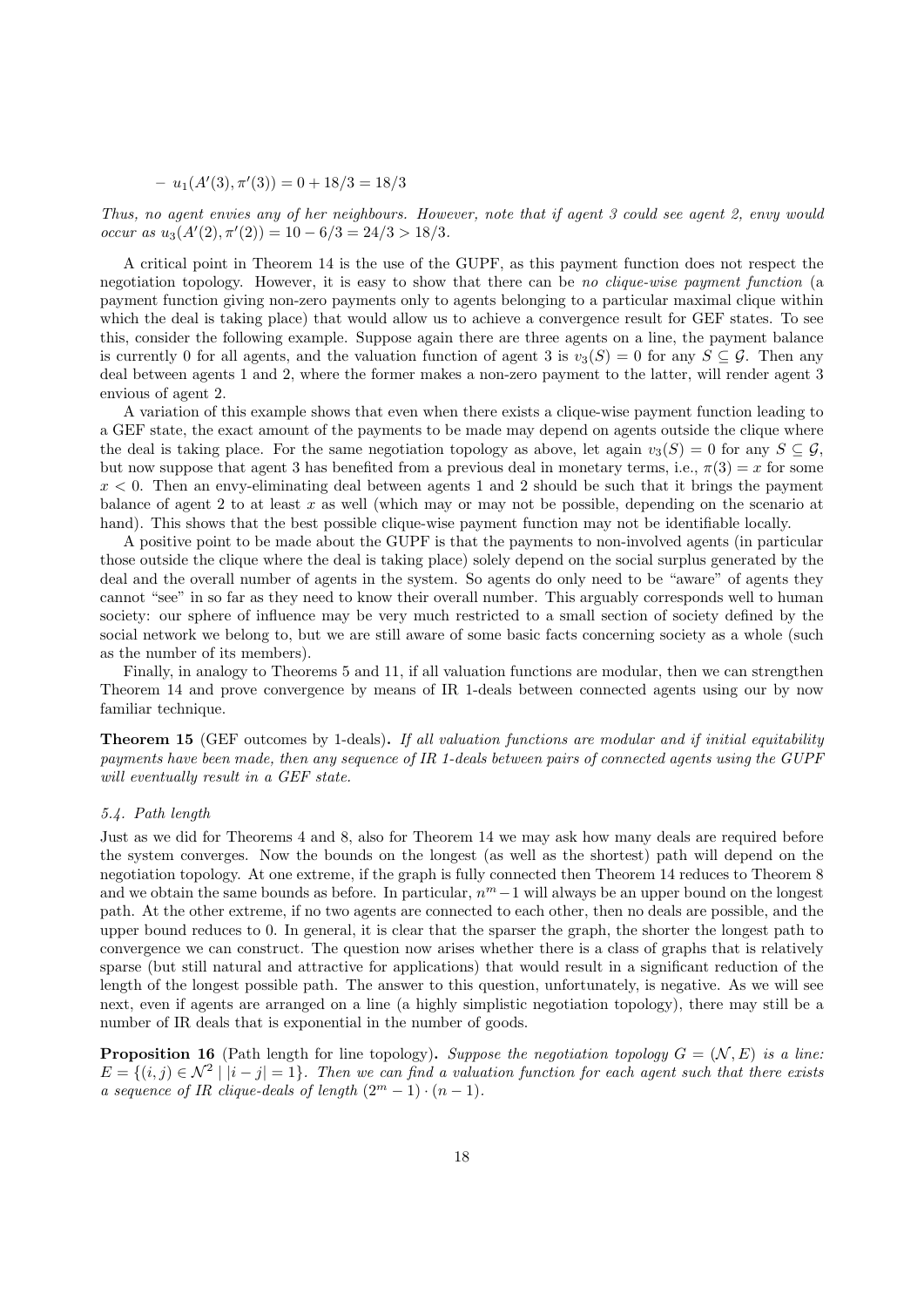Proof. Suppose the agents have the valuation functions defined in the proof of Lemma 6 and initially allocate all goods to agent 1. Then agents 1 and 2 can go through all  $2<sup>m</sup>$  allocations that divide all goods between the two of them and end up in the allocation where agent 2 owns all items (that is, there are  $2^m - 1$  IR deals between them). We can do the same for every one of the  $n-1$  pairs  $(i, i+1)$  of connected agents and thus end up with a path of the claimed length of  $(2^m - 1) \cdot (n - 1)$  deals.  $\Box$ 

Note that our construction is independent of the payment scheme used. In particular, it applies in case the payment scheme of Theorem 14 is in operation.

Interestingly, the upper bound of the shortest path may increase as the graph connecting the agents becomes sparser, simply because this means that some transactions cannot be executed as a single deal anymore. For the scenario described in the proof of Proposition 16 the shortest path would be  $n-1$  (rather than 1, the bound for fully connected graphs): we can reach the social optimum by implementing one deal per pair of neighbouring agents.

# 6. Degrees of envy and computational complexity

The convergence theorems of the previous two sections show that envy-freeness can be guaranteed for the outcome of a distributed negotiation process, under specific assumptions. But this is certainly not the final word on the matter. The payment scheme used in these theorems introduces a non-local element, in the sense that it redistributes the social surplus over the whole of society. One may ask how a local payment function, such as the LUPF, would fare in comparison. Also, one could object to the requirement that initial payments have to be made. The restriction to supermodular valuation functions in Theorems 8 and 14 is another limitation. Lastly, our convergence theorems do not say how envy evolves over the course of negotiation. Because negotiation can become very long in practice, it is possible that the process will have to be stopped before completion. In that event, it would be valuable to be able to guarantee some monotonicity properties—but with respect to what parameter?

To be able to address such questions, more than the mere classification of a negotiation state as being either envy-free or not is needed. We require a way to measure the *degree of envy* in a society. In this section, we will propose a systematic approach to defining measures for assessing the degree of envy. We propose to analyse the degree of envy of a society as a three-level aggregation process, starting with envy between two agents, over envy of a single agent towards everyone else, to eventually provide a definition for the degree of envy of a society. We also formulate a number of fundamental axioms that any reasonable measure of envy, not only the concrete measures proposed here, should satisfy. Towards the end of the section we then prove a theorem on the computational complexity of the problem of finding an IR deal that reduces envy according to any such measure.

#### 6.1. Envy between two individual agents

How much does agent i envy agent j in state  $(A, \pi)$ ? Any measure of envy between i and j will be based on  $\Delta_{i,j}(A,\pi) = u_i(A(j),\pi(j)) - u_i(A(i),\pi(i))$ , the difference in utility that i assigns to their own lot and that of j. If this number is negative or equal to 0, then agent i does not envy agent j, nor does she in case she cannot see agent j in the social network. This gives rise to a matrix of dimension  $n \times n$ , with entries  $e_{i,j}$ :

$$
e_{i,j} = \begin{cases} \Delta_{i,j}(A,\pi) & \text{if } \Delta_{i,j}(A,\pi) > 0 \text{ and } (i,j) \in E \\ 0 & \text{otherwise} \end{cases}
$$

We now use  $e_{i,j}$  to define two different measures for the degree of envy between individual agents:

$$
e^{raw}(i,j) = e_{i,j} \qquad e^{bool}(i,j) = \begin{cases} 1 & \text{if } e_{i,j} > 0 \\ 0 & \text{otherwise} \end{cases}
$$

The second measure  $(e^{bool})$  only allows us to specify whether or not i envies j. In many cases this is all that is needed. The first measure is useful if we also want to say *how much i* envies  $j$ . In principle one could also consider the notion of "negative envy" [1], i.e., one could consider treating the case of  $\Delta_{i,j}(A,\pi) < 0$ differently from the case where that difference is exactly 0 or where  $i$  cannot see  $j$ , but we will not pursue this route here.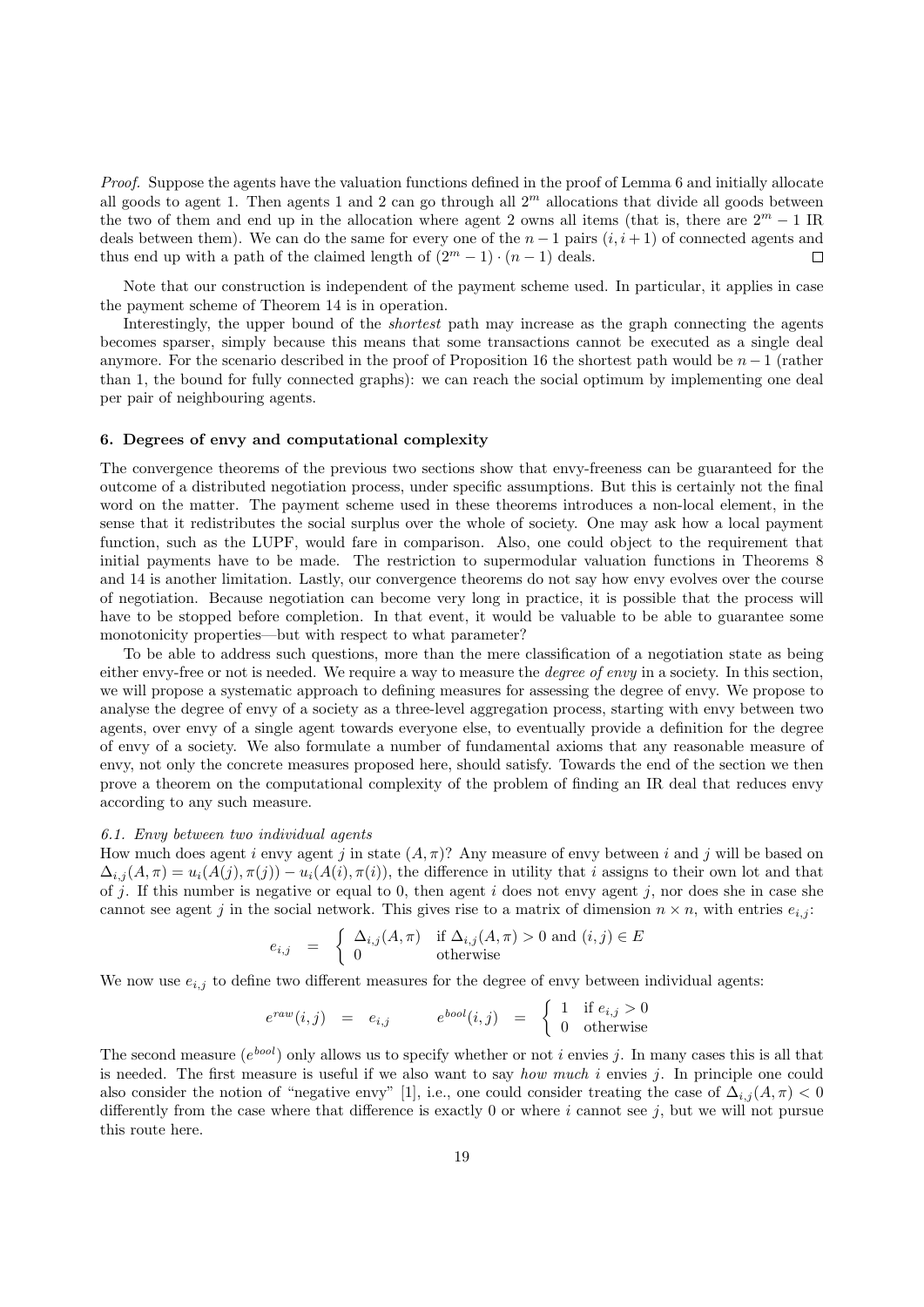# 6.2. Degree of envy of a single agent

How envious is a single agent i in state  $(A, \pi)$ ? This notion considers the agent in relation to all the other agents. That is, we need to aggregate the individual envies that i experiences  $vis-\hat{a}-vis$  each of the other agents. The most natural aggregation operators are max and summation, but other options are possible as well.

$$
e^{max, op}(i) = \max_{j \in \mathcal{N}} e^{op}(i, j)
$$
  

$$
e^{sum, op}(i) = \sum_{j \in \mathcal{N}} e^{op}(i, j)
$$

Here op may stand for either raw or bool. For instance,  $e^{max, raw}(i)$  measures how much i envies the agent she envies the most, while  $e^{sum,bool}(i)$  counts the number of agents envied by i.

# 6.3. Degree of envy of a society

Given the degrees of envy of each individual agent in a system for a given negotiation state, we can now define suitable aggregation operators to yield the degree of envy for the agent society as a whole. As for the aggregation of individual preferences to obtain a social preference ordering [24], there are a multitude of different options available for doing this. Here again, just as for the case of the degree of envy of a given agent, we only list two options that appear particularly appropriate in our context, namely max and summation.

$$
e^{max, op_1, op_2} = \max_{i \in \mathcal{N}} e^{op_1, op_2}(i)
$$
  

$$
e^{sum, op_1, op_2} = \sum_{i \in \mathcal{N}} e^{op_1, op_2}(i)
$$

Using the *max*-operator means focusing on the most envious agent of the society (whatever operator was chosen to measure that), while summation (or, equivalently, averaging) provides a more global picture of the situation. The former has an egalitarian flavour, while the latter is utilitarian in nature.

Our framework allows us to define a range of different measures for measuring envy. Several of these have been proposed in the literature before:

- Feldman and Kirman [37] make several proposals for how to measure envy. Their first suggestion is to count the number of pairs of agents where the first agent envies the second  $(e^{sum, sum, bool})$ . They also define two alternative measures for the degree of envy of a single agent, one of which corresponds to our  $e^{sum, raw}(i)$  and the other of which takes negative envies into account (so is not covered by our system). They then propose to measure the degree of envy of a society by means of a weighted sum of either one of their measures for individual envy. Thus, their discussion includes, in particular, the measure  $e^{sum, sum, raw}$ .
- Lipton et al. [12] work with two envy measures. The first of these is the "maximum envy between any pair of players"  $(e^{max, max, raw})$ . Their second envy measure is the maximum envy ratio, defined as  $\max_{i,j\in\mathcal{N}}\{\frac{u_i(A(j),\pi(j))}{u_i(A(i),\pi(i))},1\}$ , which is not covered by our system. Caragiannis et al. [15] also work with  $e^{max,max, raw}$  and Netzer et al. [23] use both  $e^{max,max, raw}$  and  $e^{sum,max, raw}$ .
- Brams et al. [38] refer to two measures of envy: the "number of envies of all players"  $(e^{sum, sum, bond})$ and the "maximum number of envies of an individual player"  $(e^{max, sum, bool})$ .
- Lindner and Rothe [39] also work with  $e^{sum, sum, bond}$ , at least implicitly—explicitly they count the number of ordered pairs of agents such that the first agent does not envy the second.

Thus, our simple system covers many of the measures of envy proposed in the literature. Another obvious choice for measuring envy is the number of envious agents in a society ( $e^{sum, max, bool}$ ). Finally,  $e^{max, max, bool}$ should be considered a degenerate measure of envy, as it only allows us to distinguish between situations that are envy-free and those that are not.

As noted above, one of the measures proposed by Lipton et al. [12] does not fit our system, as that measure is grounded in utility ratios rather than utility differences. Such ratio-based measures are useful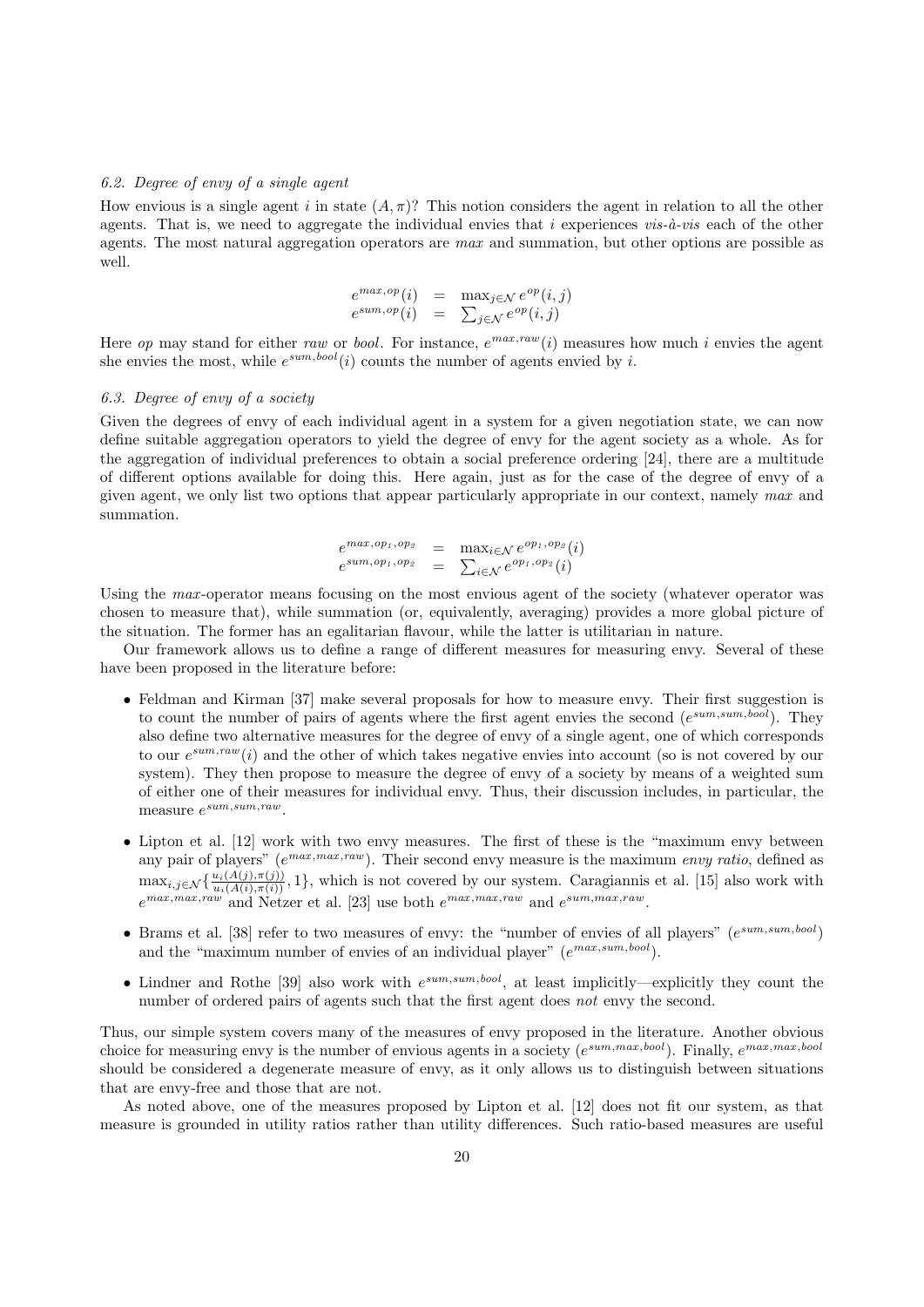when establishing approximability results (as envy-freeness then corresponds to a value of 1 rather than 0) and have been used by several authors [12, 40, 23]. In related work, Nguyen and Rothe [40] have adapted an early version of our three-stage system [1] to define a family of ratio-based measures of envy. The basic idea of measuring degrees of envies has also been adapted to the context of matching [41].

# 6.4. Axioms for envy measures

Next, we want to formulate some minimal requirements on any reasonable measure of envy, which will allow us to state results regarding the reduction of envy in generic terms.

Let  $envy : (2^{\mathcal{G}})^{\mathcal{N}} \times \mathbb{R}^{\mathcal{N}} \to \mathbb{R}$  be a measure of envy, i.e., a function mapping states to the non-negative reals, that satisfies  $envy(A, \pi) \geq 0$  for every state  $(A, \pi)$ . Every state  $(A, \pi)$  gives rise to a matrix  $(e_{i,j})_{i,j\in\mathcal{N}}$ of local envies. Our most fundamental requirement on  $envy(.,.)$  is that this function must be computable from the values recorded in the matrix alone. We call any measure of envy that satisfies this requirement a proper measure of envy. Thus, we may think of a proper measure of envy as a function  $envy : \mathbb{R}^{n \times n} \to \mathbb{R}$ mapping envy matrices to the reals.<sup>3</sup>

Beyond the basic requirement of  $envy(.,.)$  being proper, we propose four natural axioms that any reasonable measure of envy should satisfy:

- Discernibility: It must be the case that  $envy((e_{ij})_{i,j\in\mathcal{N}})=0$  if and only if  $e_{i,j}=0$  for all agents  $i, j \in \mathcal{N}$ . Thus, the degree of envy of a state should be zero if and only if it is an envy-free state. This excludes situations where states that are "almost" envy-free are not discernible from the truly envy-free states by using the measure of envy in question.
- Dominance: If  $(e_{i,j})_{i,j\in\mathcal{N}}$  and  $(e'_{i,j})_{i,j\in\mathcal{N}}$  are envy matrices satisfying  $e_{i,j}\geqslant e'_{i,j}$  for all agents  $i,j\in\mathcal{N}$ , then we must have  $\text{envy}((e_{i,j})_{i,j\in\mathcal{N}}) \geq \text{envy}((e'_{i,j})_{i,j\in\mathcal{N}})$ . Thus, if all local envies either increase or stay the same, then overall envy cannot go down.
- Source Anonymity: If  $(e_{i,j})_{i,j\in\mathcal{N}}$  and  $(e'_{i,j})_{i,j\in\mathcal{N}}$  are envy matrices such that there exists a permutation  $\sigma : \mathcal{N} \to \mathcal{N}$  for which  $e_{i,j} = e'_{\sigma(i),j}$  for all agents  $i, j \in \mathcal{N}$ , then we must have  $envy((e_{i,j})_{i,j\in\mathcal{N}}) = envy((e'_{i,j})_{i,j\in\mathcal{N}})$ . In other words, envy(...) is indifferent under permutations of the rows of the matrix of local envies. Thus, every individual agent's envy is equally important.
- Target Anonymity: If  $(e_{i,j})_{i,j\in\mathcal{N}}$  and  $(e'_{i,j})_{i,j\in\mathcal{N}}$  are envy matrices such that there exist an agent  $i^* \in \mathcal{N}$  and a permutation  $\sigma : \mathcal{N} \to \mathcal{N}$  for which  $e_{i^*,j} = e'_{i^*,\sigma(j)}$  for all  $j \in \mathcal{N}$  and  $e_{i,j} = e'_{i,j}$  for all  $i, j \in \mathcal{N}$  with  $i \neq i^*$ , then we must have  $envy((e_{i,j})_{i,j \in \mathcal{N}}) = env((e'_{i,j})_{i,j \in \mathcal{N}})$ . In other words,  $envy(.,.)$  is indifferent under permutations of the elements of a single row of the envy matrix. Thus, we do not care about *who* an individual agent envies, but only about how many agents she envies and to what degree she does so.

A weaker form of target anonymity would merely require indifference under permutations of the columns of the matrix of local envies. Such a weaker axiom would allow us to distinguish, say, a situation where  $n-1$ agents all envy the nth agent from a situation where the same  $n-1$  agents all envy a different agent, which may be useful in some circumstances.

Source and target anonymity together mean that we can think of the input to the function envy as a multiset of multisets of local envies, rather than as a matrix of envies. Note that we do not require  $envy(.,.)$ to be computable from the single multiset of all local envies—that would be an even stronger requirement that, for instance, would be violated by the measure of envy counting the number of envious agents in a society  $(e^{sum, max, bool}).$ 

It is readily verified that all of the concrete measures of envy for a society defined earlier meet our axiomatic requirements:

**Proposition 17** (Envy measures). Let  $op_1, op_2 \in \{max, sum\}$  and let  $op_3 \in \{raw, bool\}$ . Then  $e^{op_1, op_2, op_3}$ is a proper measure of envy that satisfies discernibility, dominance, target anonymity, and source anonymity.

<sup>&</sup>lt;sup>3</sup>Note that we do not necessarily require that  $envy(\ldots)$  can be computed in terms of the degrees of envy of single agents, even though this is the case for all our concrete measures of envy defined earlier.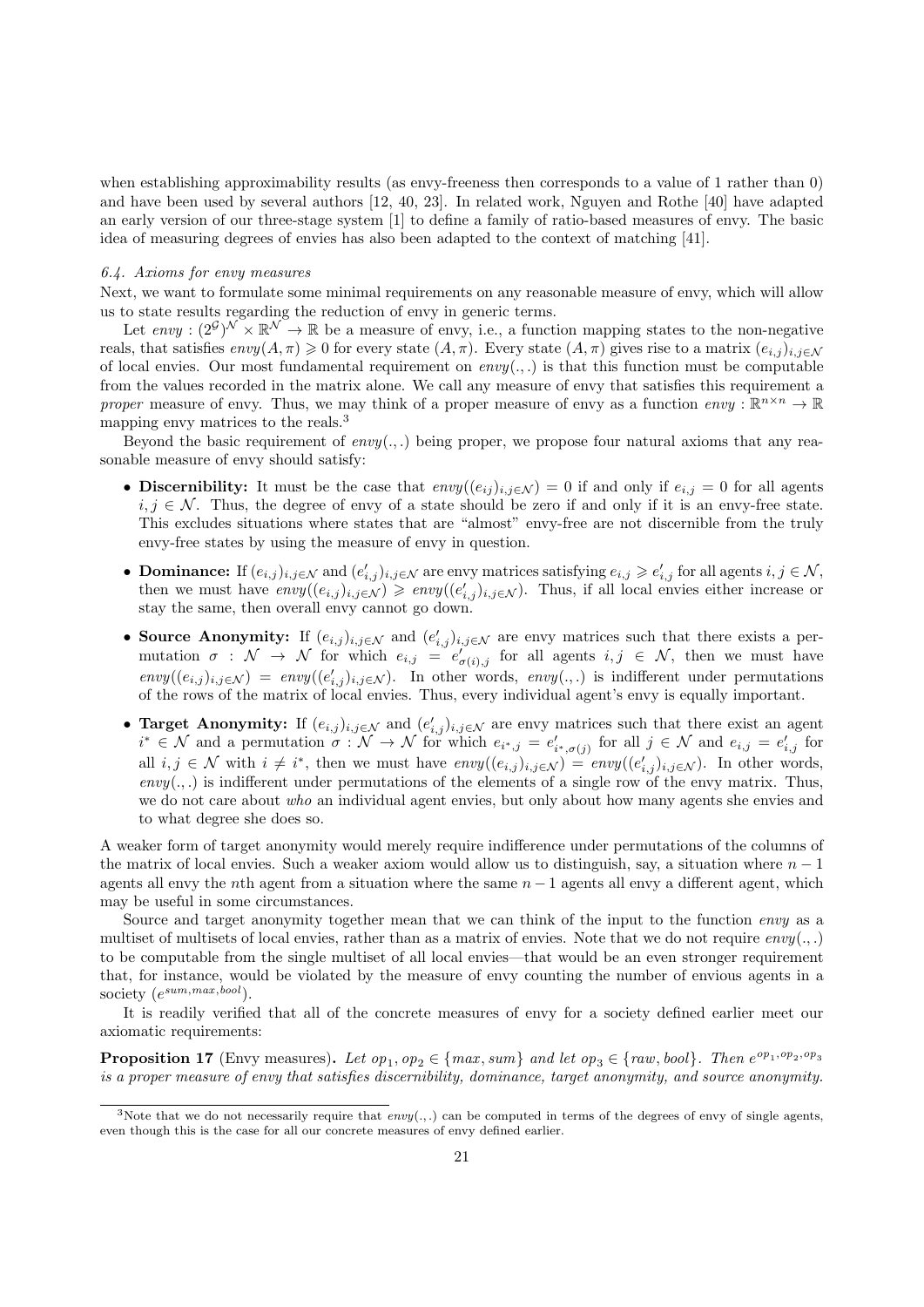# 6.5. Complexity of reducing envy

The objectives of achieving envy-freeness and of maintaining individual rationality during negotiation are not entirely compatible. This is why we have required initial payments for our convergence results. Indeed, as the following example shows, without initial payments, there can be negotiation states such that no IR deal would allow us to eliminate envy. Consider a scenario with two agents and one good:

$$
v_1(\{g\}) = 4 \qquad \qquad v_2(\{g\}) = 7
$$

Suppose agent 1 holds g in the initial allocation  $A_0$ . There is only a single possible deal, which amounts to passing g to agent 2, and which will result in the efficient allocation  $A^*$ . How should payments be arranged? To ensure that the deal is IR for both agents, agent 2 should pay agent 1 any amount in the open interval (4, 7). On the other hand, to ensure that the final state is envy-free, agent 2 should pay any amount in the closed interval [2, 3.5]. The two intervals do not overlap.

So it is a relevant question whether a given negotiation state admits a deal that would not only be IR but that also reduces envy in the system (or, as a special case, that completely eliminates envy). As a final contribution, we now want to analyse the computational complexity of this problem, for arbitrary measures of envy of the form  $envy(.,.)$ . For the purposes of stating the problem, let a negotiation problem be specified by a negotiation topology  $G = (\mathcal{N}, E)$ , a set of goods  $\mathcal{G}$ , and a profile of valuations  $\langle v_1, \ldots, v_n \rangle$ .

|           | WELFARE IMPROVEMENT WITH ENVY REDUCTION (WIER)                            |
|-----------|---------------------------------------------------------------------------|
| Instance: | negotiation problem, state $(A, \pi)$ , measure $envy(.,.)$               |
| Question: | Is there an alternative state $(A', \pi')$ such that:                     |
|           | • $\delta = (A, A')$ is a clique-deal,                                    |
|           | • $v_i(A') - v_i(A) > \pi'(i) - \pi(i)$ for all $i \in \mathcal{N}$ , and |
|           | $\bullet$ envy $(A', \pi') < envy(A, \pi)$ ?                              |

That is, WIER asks whether, for a given negotiation state, there exists a clique-deal that is IR (second condition) and for which payments can be arranged such that the degree of envy is reduced (third condition).

WIER is related to the WELFARE IMPROVEMENT problem (WI) studied in the literature [11], which is identical to WIER, except that it does not impose any conditions on envy. WI is known to be NP-complete for a number of languages for representing valuation functions (i.e., the input to the problem). Despite this similarity, we are unaware of any simple reduction from WI to WIER, which could be used to prove NPcompleteness of WIER.<sup>4</sup> Instead, below we will provide a reduction from the fundamental CLIQUE problem. Clearly, there is no chance for WIER being computable in polynomial time unless  $envy(.,.)$  is computable in polynomial time, so we will require this. Regarding the language used to represent valuation functions, we will use the simplest of all such languages, namely the language for expressing single-minded valuations [42]. Specifying a valuation function in this setting amounts to fixing one bundle and its value. Finally, our result applies to every proper envy measure that satisfies the discernibility axiom, rather than just to the specific measures defined earlier.

Theorem 18 (Complexity of WIER). WIER is NP-complete for single-minded agents for every proper measure of envy that is polynomial-time computable and that satisfies the discernibility axiom.

Proof. NP-membership follows from the fact that the conditions of WIER can be verified in polynomial time for any proposed solution state.

To establish NP-hardness we give a polynomial-time reduction from the NP-hard Clique problem [43], defined as follows: Given an undirected graph  $G = (V, E)$  and a positive integer  $K \leq |V|$ , is it the case that G contains a clique of size K or larger? W.l.o.g., assume  $K \geq 2$ .

<sup>&</sup>lt;sup>4</sup>In previous work we have given such a reduction [2], but that reduction involves a negotiation problem with valuation functions that are not monotonic, which somewhat limits the interestingness of that result.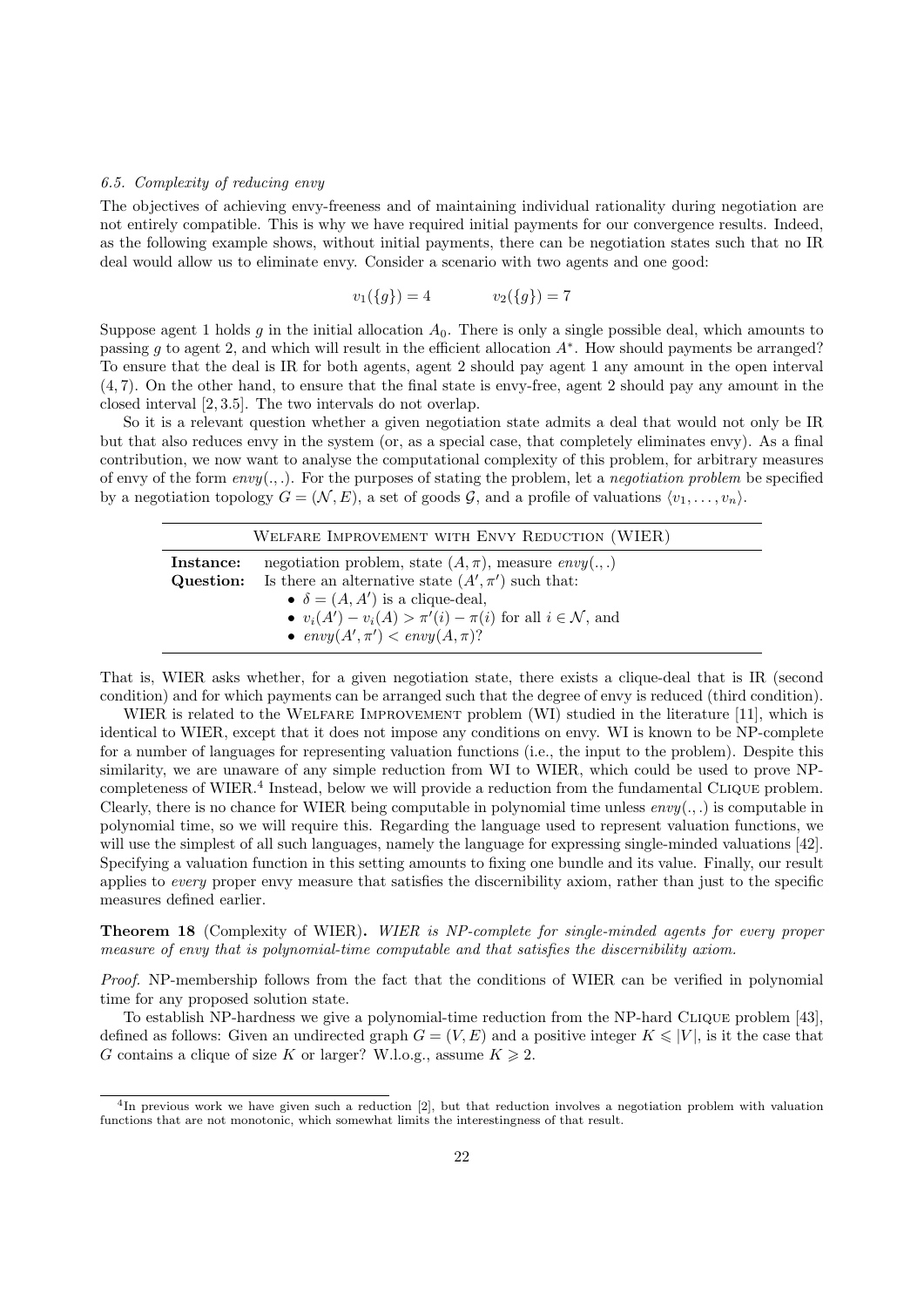

Figure 2: Reduction from Clique to WIER (initial state)

Given a CLIQUE instance with  $|V| = n$ , we build the following instance of WIER. Fix some  $\Omega > 2K$ and some positive  $\epsilon < 1$ . There are 2n goods in the system,  $\mathcal{G} = \mathcal{R} \cup \mathcal{D}$  with  $\mathcal{R} = \{r_1, \ldots, r_n\}$  (the "real" goods) and  $\mathcal{D} = \{d_1, \ldots, d_n\}$  (the "dummy" goods). There furthermore are  $2n+1$  agents with single-minded valuations, meaning that they each value just a single bundle of goods (and all their supersets). We indicate this single bundle and its value for each agent:

- a single *auctioneer agent*  $x^a$ , with  $v^a(\mathcal{R}) = K 1$ ;
- one real agent  $x_i^r$ , with  $v_i^r({r_i}) = 1$ , for all  $i \in \{1, ..., n\}$ ;
- one dummy agent  $x_i^d$ , with  $v_i^d({d_i}) = \Omega$ , for all  $i \in \{1, ..., n\}$ .

The real agents are connected amongst themselves exactly as in the given Clique instance. Apart from that, the agents are connected via a graph as indicated in Figure 2. Thus, the auctioneer is connected to every real agent and each real agent  $x_i^r$  is connected to the corresponding dummy agent  $x_i^d$ . Now consider a state in which the auctioneer holds all the goods in  $R$  and each dummy agent  $x_i^d$  holds the dummy item  $d_i$ she desires. Furthermore, each real agent has a positive payment balance of  $K - \epsilon$ , while each dummy agent owes an amount of  $K - \epsilon$ . These payment balances are feasible, even if we do not wish to permit initial payments: in a previous state, the real agents may have held the dummy items and sold them to the dummy agents for a price of  $K - \epsilon$  a piece.<sup>5</sup>

Let us take note of the envies experienced in this state. The auctioneer envies each of the real agents: her own utility is  $K - 1$ , but each real agent has a monetary amount of  $K - \epsilon$ . The real agents and the dummy agents do not experience any envy. In particular, no real agent envies the auctioneer, because  $K - \epsilon$  (the amount of money she owns) is greater than 1 (the utility she ascribes to the bundle held by the auctioneer).

Now suppose there is a clique of size at least  $K$  in the original graph. We will show how to construct an envy-reducing IR clique-deal in this case. The clique in question must be part of some maximal clique (which could be that clique itself). Let  $K' \geqslant K$  be the size of that maximal clique. Let us call the real agents corresponding to the vertices in the maximal clique the clique agents and let us call the remaining real agents the non-clique agents. Consider the following deal, starting from the initial state described earlier and shown in Figure 2:

 $5$ This, the justification of the payment balances in this initial state, has been the only reason for introducing dummy agents and dummy goods.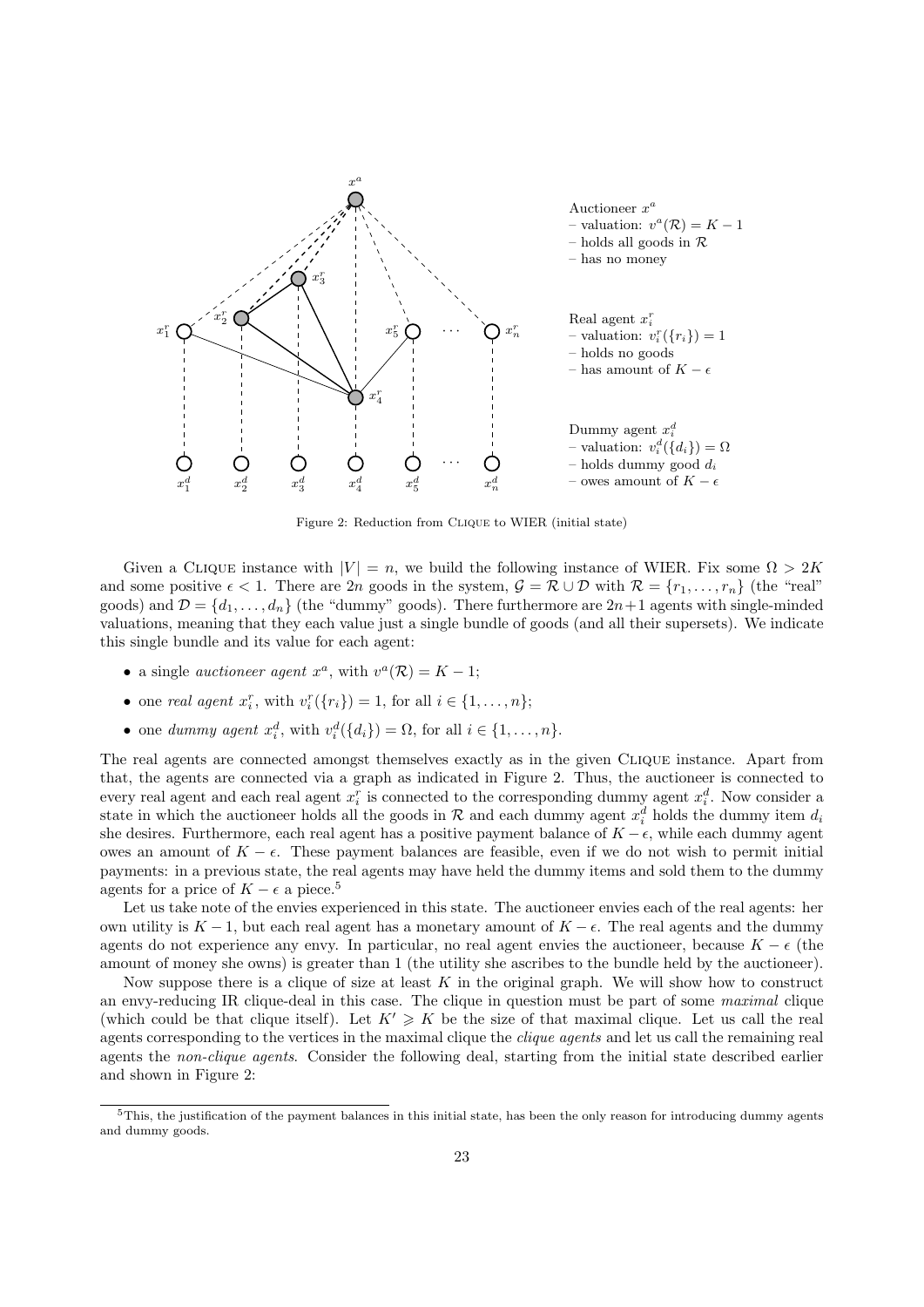- Each clique agent  $x_i^r$  obtains item  $r_i$  from the auctioneer and pays her an amount of  $(K \epsilon)/K'$  in return, i.e., the auctioneer obtains a total amount of  $K - \epsilon$ .
- The remaining real goods are also given to the clique agents, in such a way that no non-clique agent  $x_i^r$ can see the item  $r_i$  she desires. This is possible due to the maximality of the clique (for every non-clique agent there exists a clique agent she is not connected to).

This deal is an IR clique-deal: all the agents involved are fully connected to each other, and social welfare increases from  $n \cdot \Omega + (K - 1)$  to  $n \cdot \Omega + K'$ . This deal is also envy-reducing. Indeed, this deal reduces envy to zero (which, by the discernibility axiom, makes it an envy-reducing deal). To see this, first note that nobody envies anyone for goods anymore (nobody can see another agent holding a good she desires herself), so we only need to compare every agent's utility with the monetary balances of the agents she can see:

- Each dummy agent has utility  $\Omega (K \epsilon) > K$ , while no agent possesses an amount of money exceeding K.
- The auctioneer has an amount of  $K \epsilon$  (which is also her utility), while no agent she can see either holds a bundle she desires or owns an amount of money exceeding  $K - \epsilon$ . The same is true for every non-clique agent.
- Each clique agent  $x_i^r$  has utility  $1 + (K \epsilon) (K \epsilon) / K'$ , composed of the value she ascribes to  $r_i$ , the amount of money she held before the deal, and the payment she made to the auctioneer. But this sum is strictly greater than  $K - \epsilon$ , the maximal amount of money held by any of the agents she can see.

This concludes the first direction of the proof: if there is a clique of size  $K$ , then there exists an envyreducing IR clique-deal. For the other direction, suppose the largest clique in the given graph is strictly smaller than K. We will see that then there exists no IR clique-deal (and thus certainly no such deal that would also be envy-reducing). So consider all maximal cliques of agents that might conduct a deal for the state shown in Figure 2:

• No group of real agents could raise enough money to reimburse the auctioneer for giving up some or all of the real goods.

 $\Box$ 

• No real agent would have an interest in buying a dummy good from a dummy agent.

Hence, if there is no clique of size  $K$ , then no deal is possible. This concludes the proof.

# 7. Conclusion

In this paper we have addressed the problem of designing mechanisms to fairly allocate indivisible goods to a set of agents. While previously this question has been mostly investigated in the context of assignment problems, in which agents can receive at most one such good [6], the domain considered here is combinatorial: agents may receive more than one object and have preferences over the possible sets of goods that they may receive. Unlike for other proposals in which payments ensuring fairness are arranged for a given efficient allocation [33, 34], the approach advocated here is distributed: agents locally implement mutually beneficial reallocations of goods (furthering the efficiency of the allocation), while the payment rule updates the payments after each deal in a way that ensures fairness at the end of the process. That is, in this approach the quests for efficiency and fairness are intimately interleaved.

The first contribution of this paper has been to provide simple conditions under which any sequence of such reallocative steps can be *guaranteed* to converge to a fair outcome. The fairness criteria considered are proportionality and envy-freeness. As the problem is combinatorial in nature, the approach necessitates that agents can potentially agree on complex deals, and the process itself can involve a large number of steps. If we assume, however, that preferences are modular (additive), then negotiation can be conducted by means of very simple deals, and the length of the process will be linearly bounded [29]. Note that the proposed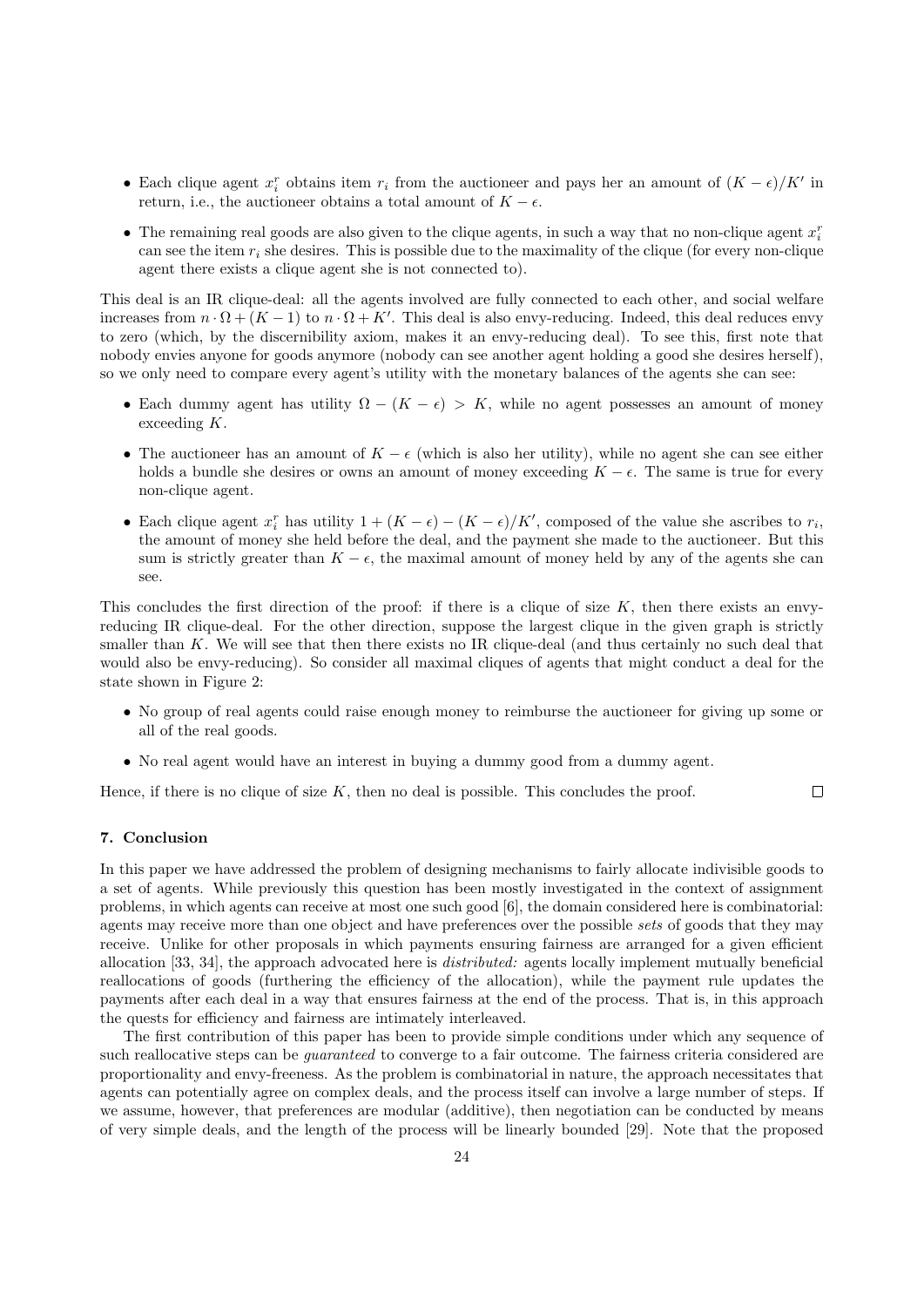mechanism never requires heavy *central* computation: only some simple redistribution of the social surplus (in terms of money) is performed at the global level.

Theorem 4 demonstrates that the classical Knaster procedure can be given a distributed flavour and still achieve proportional outcomes. Theorem 8 shows that envy-free outcomes can be negotiated in a distributed manner, at least when the agents have supermodular preferences. The discussion which follows our exposition of this last result demonstrates the limitations of the approach, by showing that the result does not generalise to a wider class of preferences (Theorem 9) or different types of payment schemes (Theorem 10).

Having established these results, we turned our attention to a situation of great practical relevance, namely societies of agents where the information available to agents is constrained by a social network. Interestingly, we saw that, while the notion of proportionality was difficult to characterise in a meaningful manner, envy can naturally be restricted to agents that can be "seen" from an agent's position in the network. Such topological constraints can be very damaging as far as efficiency is concerned, which suggests that it could potentially jeopardise also the possibility of reaching envy-free states. Theorem 14 shows that this is not the case: a weaker (localised) notion of efficiency is sufficient to guarantee convergence to envy-free states on graphs. While this result assumes that negotiation and envy are constrained by the same graph, an interesting lead for future research would be to relax this assumption. Typically, the negotiation graph would be a subgraph of the envy graph, so convergence to fair outcomes will be more difficult to guarantee.

For all of our convergence results we have also provided corresponding results for the special case of agents with modular preferences. In these cases, convergence can be achieved by means of individually rational deals involving only a single item at a time (Theorems 5, 11, and 15).

By construction (and following Lemma 3), the proposed mechanisms enjoy an "anytime behaviour" as far as efficiency is concerned. That is, efficiency is guaranteed to improve monotonically as negotiation progresses. The situation is less clear when it comes to envy, first of all because there is no standard way of quantifying "how much" envy occurs in a society. We have addressed this question by proposing a systematic typology of envy measures as well as a set of basic axioms that should be met by any such measure. Equipped with these envy measures, it will be possible to investigate how envy within a society evolves over time when negotiation takes place. For example, experiments reported in related work [1] suggest that envy tends to decrease, albeit not strictly monotonically. More generally, these measures of envy allow us to go beyond a mere classification of a society as being either envy-free or not. In particular, while some of the conditions stated in our convergence theorems are necessary to guarantee full envy-freeness in all cases, it would be interesting to investigate by how much envy can be decreased when not all of these conditions are met. Finally, we have shown that the local decision problem faced by agents when they have to agree on a rational deal that reduces envy is computationally intractable (Theorem 18), albeit not harder than identifying an arbitrary rational deal.

# References

- [1] Y. Chevaleyre, U. Endriss, S. Estivie, N. Maudet, Reaching envy-free states in distributed negotiation settings, in: Proceedings of the 20th International Joint Conference on Artificial Intelligence (IJCAI-2007), 2007, pp. 1239–1244.
- [2] Y. Chevaleyre, U. Endriss, N. Maudet, Allocating goods on a graph to eliminate envy, in: Proceedings of the 22nd AAAI Conference on Artificial Intelligence (AAAI-2007), AAAI Press, 2007, pp. 700–705.
- [3] S. J. Brams, A. D. Taylor, Fair Division: From Cake-cutting to Dispute Resolution, Cambridge University Press, 1996.
- [4] J. Robertson, W. Webb, Cake-Cutting Algorithms: Be fair if you can, A.K. Peters, 1998.
- [5] A. D. Procaccia, Cake cutting algorithms, in: F. Brandt, V. Conitzer, U. Endriss, J. Lang, A. D. Procaccia (Eds.), Handbook of Computational Social Choice, Cambridge University Press, 2016, Ch. 13, pp. 311–329.
- [6] A. Alkan, G. Demange, D. Gale, Fair allocation of indivisible goods and criteria of justice, Econometrica 59 (4) (1991) 1023–1039.
- [7] C. Bevi´a, Fair allocation in a general model with indivisible goods, Review of Economic Design 3 (3) (1998) 195–213.
- [8] K. Tadenuma, Trade-off between equity and efficiency in a general economy with indivisible goods, Social Choice and Welfare 13 (1996) 445–450.
- [9] S. Bouveret, Y. Chevaleyre, N. Maudet, Fair allocation of indivisible goods, in: F. Brandt, V. Conitzer, U. Endriss, J. Lang, A. D. Procaccia (Eds.), Handbook of Computational Social Choice, Cambridge University Press, 2016, Ch. 12, pp. 284–310.
- [10] W. Thomson, Fair allocation rules, in: K. J. Arrow, A. Sen, K. Suzumura (Eds.), Handbook of Social Choice and Welfare, Vol. 2, Elsevier, 2011, Ch. 21, pp. 393–506.